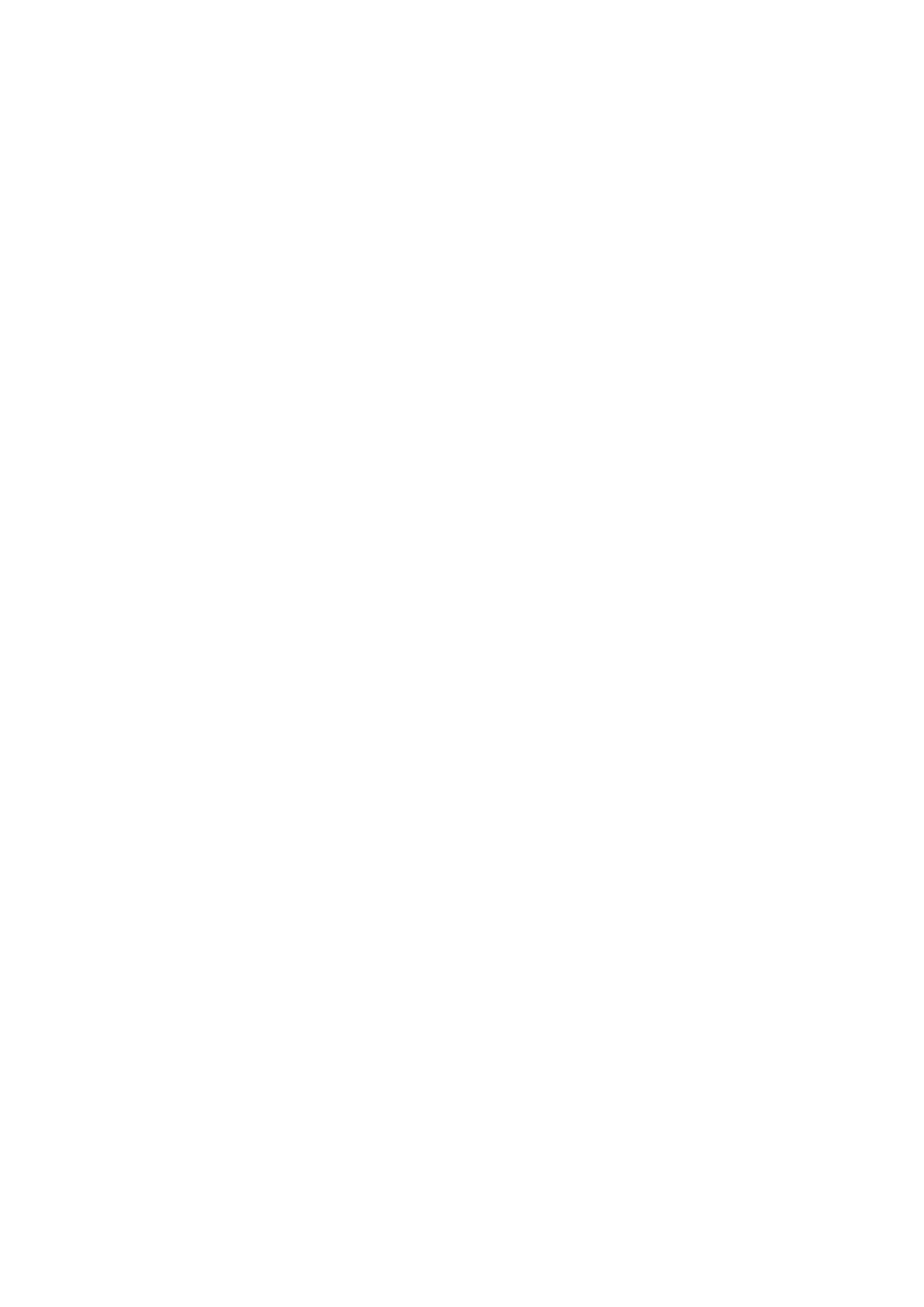Challenges and prospects in the EU

# **The digital age: Implications of automation, digitisation and platforms for work and employment**



European Foundation for the Improvement of Living and Working **Conditions**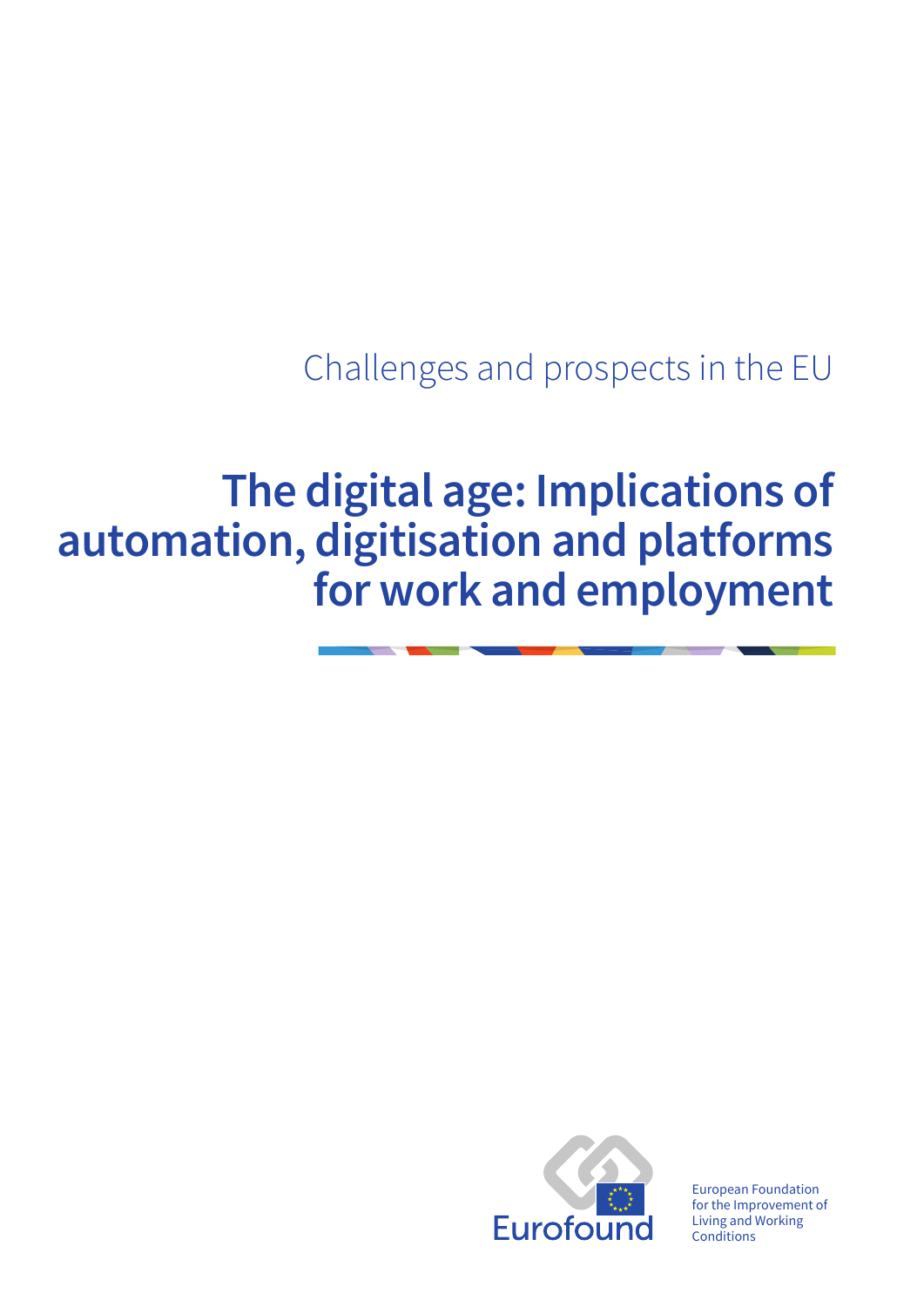#### **When citing this report, please use the following wording:**

Eurofound (2021), *The digital age: Implications of automation, digitisation and platforms for work and employment*, Challenges and prospects in the EU series, Publications Office of the European Union, Luxembourg.

**Author**: Irene Mandl (Eurofound)

**Research manager**: Irene Mandl

**Research project**: Flagship report SAI Digital Age (200902)

**Contributors**: Sara Riso, Ricardo Rodríguez Contreras, Eleonora Peruffo, Oscar Vargas Llave, Dragoș Adăscăliței and Tina Weber (Eurofound)

**Acknowledgements**: The author would like to express her gratitude to Enrique Fernández-Macías (European Commission Joint Research Centre, Annick Starren and Ioannis Anyfantis (both European Agency for Safety and Health at Work) for their feedback on the draft version of this report.

**Luxembourg**: Publications Office of the European Union

| Print: | ISBN 978-92-897-2214-8 | doi:10.2806/145825 | TJ-06-21-150-EN-C |
|--------|------------------------|--------------------|-------------------|
| PDF:   | ISBN 978-92-897-2213-1 | doi:10.2806/288    | TJ-06-21-150-EN-N |

This report and any associated materials are available online at <http://eurofound.link/ef21007>

It is part of Eurofound's Challenges and prospects in the EU series. See the full series at <http://eurofound.link/efs011>

© European Foundation for the Improvement of Living and Working Conditions, 2021

Reproduction is authorised provided the source is acknowledged.

For any use or reproduction of photos or other material that is not under the Eurofound copyright, permission must be sought directly from the copyright holders.

Cover image: © Gorodenkoff/Adobe Stock Photos

Any queries on copyright must be addressed in writing to: [copyright@eurofound.europa.eu](mailto:copyright@eurofound.europa.eu)

*Research carried out prior to the UK's withdrawal from the European Union on 31 January 2020, and published subsequently, may include data relating to the 28 EU Member States. Following this date, research only takes into account the 27 EU Member States (EU28 minus the UK), unless specified otherwise.*

The European Foundation for the Improvement of Living and Working Conditions (Eurofound) is a tripartite European Union Agency established in 1975. Its role is to provide knowledge in the area of social, employment and work-related policies according to Regulation (EU) 2019/127.

#### **European Foundation for the Improvement of Living and Working Conditions**

**Telephone**: (+353 1) 204 31 00 **Email**: [information@eurofound.europa.eu](mailto:information@eurofound.europa.eu)  **Web**: [www.eurofound.europa.eu](http://www.eurofound.europa.eu)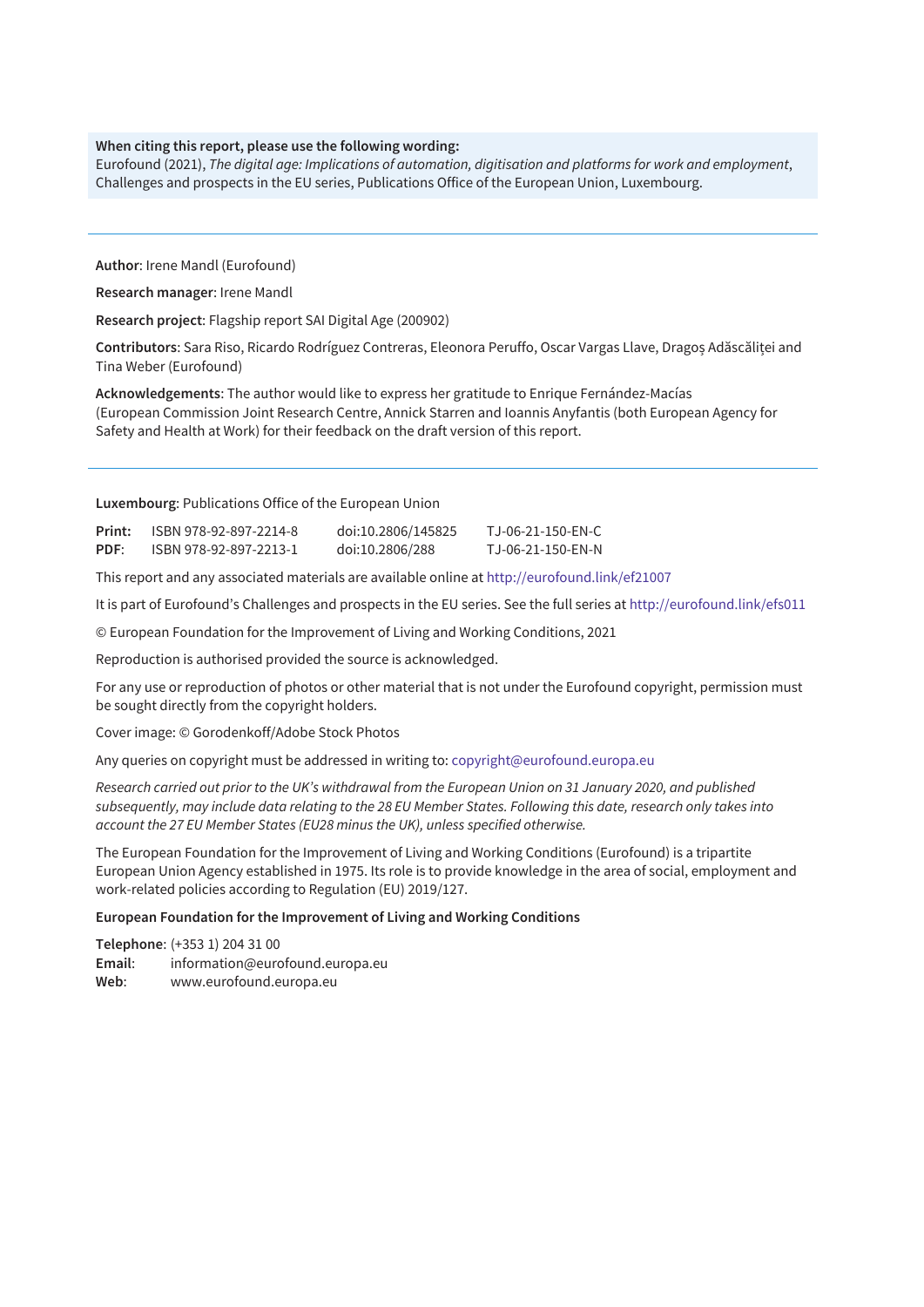# **Contents**

|    | <b>Executive summary</b>                                              | 1  |
|----|-----------------------------------------------------------------------|----|
|    | <b>Introduction</b>                                                   | 3  |
| 1. | Adoption of digital technologies in the EU                            | 7  |
|    | Digitalisation                                                        |    |
|    | Automation                                                            | 8  |
|    | Digitisation                                                          | 8  |
|    | Platforms                                                             | 8  |
| 2. | Impact of digitalisation on work and employment: A selective overview | 11 |
|    | Employment                                                            | 11 |
|    | Work                                                                  | 15 |
|    | Social dialogue and collective bargaining                             | 18 |
| 3. | <b>Conclusions and policy messages</b>                                | 21 |
|    | Further support for digitalisation in the EU                          | 21 |
|    | Skills in the digital world of work                                   | 21 |
|    | Ensuring employment protection in the digital age                     | 22 |
|    | Maintaining and improving working conditions                          | 23 |
|    | Opportunities and challenges for the social partners                  | 24 |
|    | <b>Bibliography</b>                                                   | 25 |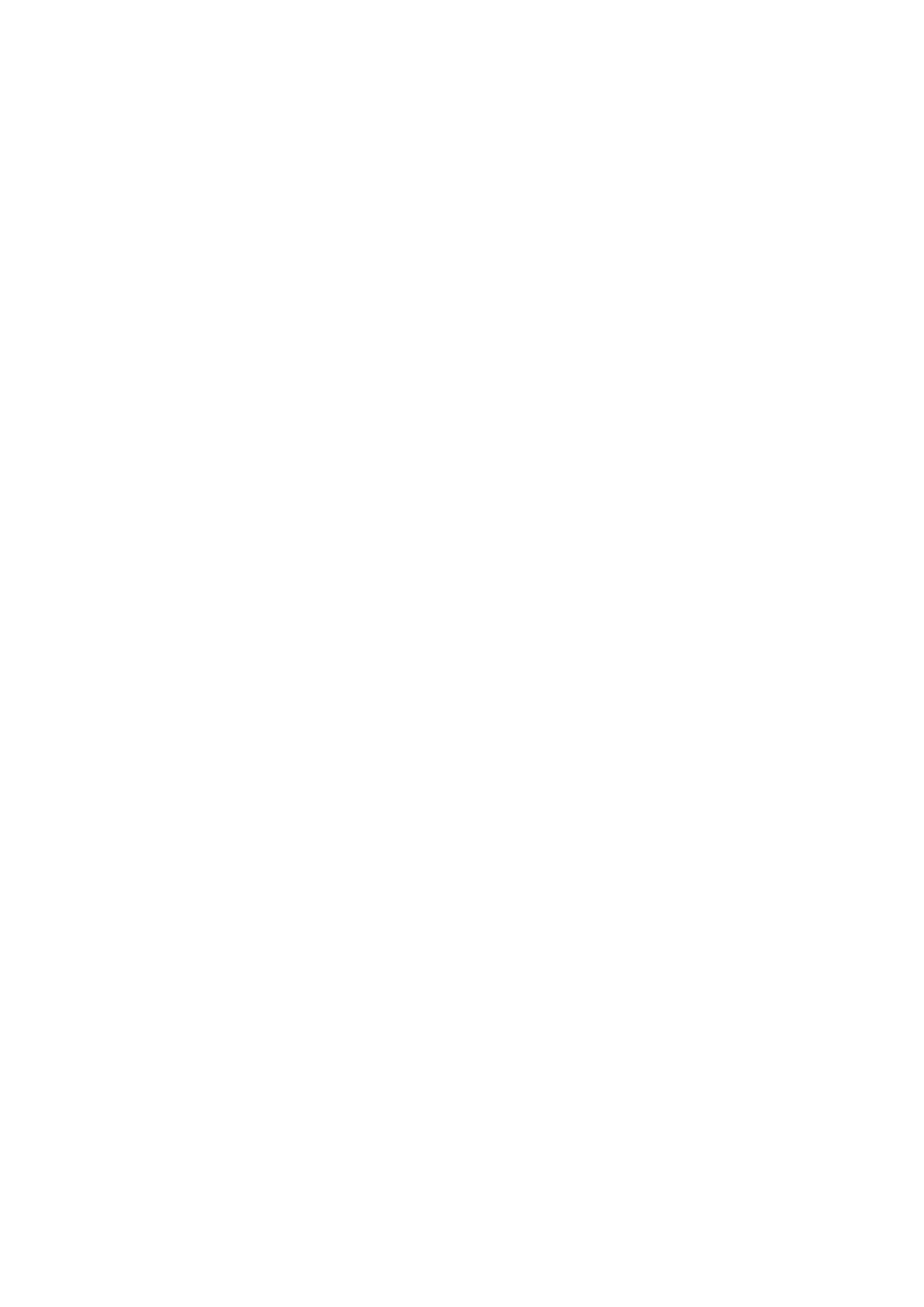# <span id="page-6-0"></span>**Executive summary**

The economy and labour markets of the EU and beyond are in the midst of a digital revolution. While the transition to a digitalised society has been happening for several decades, technological change is accelerating due to the expanding capacity of electronic devices to store, process and communicate information. The recent COVID-19 pandemic has further contributed to increasing the pace of digitalisation.

Digitalisation is a wide field, and its impact differs depending on the technology, country, sector and type of business as well as the workers in the digital environment. To capture this complexity, Eurofound has developed a conceptual framework that structures its research according to three vectors of change: the automation of tasks, the digitisation of processes and coordination through platforms. In practice, these vectors tend to be deployed in combination, together with general purpose technologies such as artificial intelligence (AI).

This report provides a snapshot of how these vectors influence employment, work and social dialogue. It concentrates on key emerging issues and derives policy pointers from them. The report summarises the content of Eurofound's online resource The digital age: [Automation, digitisation and platforms, which is](https://www.eurofound.europa.eu/data/digitalisation) planned to be regularly updated and extended.

# Key findings

## **Progress**

- While digital technologies are extending into economic activity across the EU, just 28% of establishments (single company sites) with at least 10 employees are highly digitalised, according to data from the European Company Survey (ECS) 2019. At the same time, digitalisation is limited in 27% of establishments. Digitalisation intensity tends to increase with establishment size.
- While it is not possible to establish causality, the available data show that digitalisation in EU establishments coincides with innovation, internationalisation and job creation. Earlier discussions about digitalisation leading to massive job loss are now more nuanced, recognising that changes to task profiles within jobs may be the more important employment impact.
- $\bullet$  Digital technologies are reaching a high level of sophistication and affordability, and are therefore becoming more and more central to work management systems. That said, data from the ECS

2019 show that only 5% of EU establishments used data analytics for employee monitoring before the COVID-19 crisis. Since then, however, and related to the extraordinary rise in digitally enabled remote working, the market for surveillance technologies has been expanding.

- **•** Digital technology has enabled people to work from anywhere and at any time, meaning that there is potential for work organisation to be much more flexible, which can be beneficial for companies as well as workers.
- **•** Several initiatives at EU level aim to ensure that as digitalisation spreads there remains a 'human in the loop' so that task assignment, management and surveillance are not left entirely to algorithms. Examples include the *Ethics guidelines for trustworthy AI* (which are linked to the EU Digital Strategy), the General Data Protection Regulation (GDPR), the Digital Skills Agenda, the Digital Markets Act, the Digital Services Act and the autonomous framework agreement on digitalisation by the EU-level social partners.

## **Challenges**

- **•** Limited access to financial resources and lack of the required skills are significant bottlenecks hindering digitalisation in companies, particularly smaller enterprises.
- As digitalisation tends to result in higher demand for high-skilled white-collar workers, polarisation and shortages in the labour market are expected.
- There are increasing concerns about quality of employment because digitalisation disrupts continuity in employment relationships.
- **•** Digitalisation has the potential to raise employee monitoring and data-driven work management to a new dimension by enabling the collection of more data more rapidly and potentially capturing more personal data, including outside the employer's premises. If not designed with workers' interests in mind, digitalisation can also increase their exposure to physical and psychosocial risks arising from long and unsocial working hours; constant connectivity and overlap of private and working time; and increased work intensity and stress.
- **•** Social dialogue and collective bargaining in the digital age face increasing challenges in representing and mobilising workers and anticipating the wider implications of deploying advanced technologies in the workplace.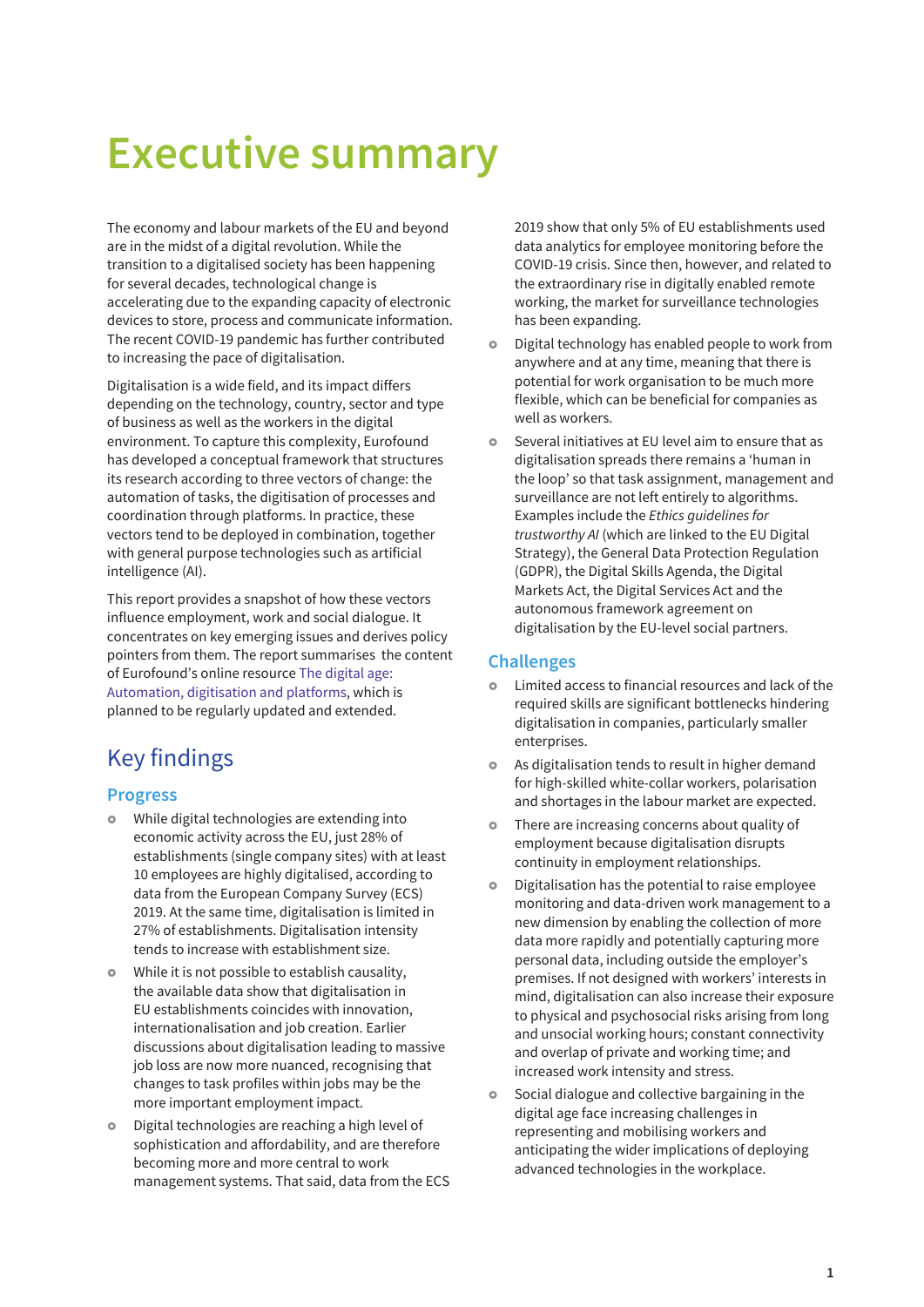# Policy pointers

- To ensure that Europe keeps pace with other world regions and reaps the benefits of digitalisation, policymakers should explore ways to further support the digitalisation of European businesses. They should consider financial support, exchange of use cases on digital deployment, and facilitating cooperation on the development and implementation of technologies. An opportunity for doing so is the state support linked to the European Commission's Recovery and Resilience Facility. Special attention should be paid to supporting small and medium-sized enterprises (in line with the vision for Europe's Digital Decade) and specific sectors and countries that need to increase the pace of digitalisation.
- Tools to anticipate skills needs, such as the Skills Panorama developed by the European Centre for the Development of Vocational Training (Cedefop) at EU level or similar instruments in the Member States, should be maintained and if necessary further developed to focus more specifically on skills needs in the digital age. Pathways to equip vulnerable groups (such as older workers or those with low formal educational attainment) with relevant skills should be explored, in line with the European Pillar of Social Rights Action Plan and the European Skills Agenda. At the same time, managers need to be trained for the particularities of work organisation and people management in the digital age. They must also learn to use the data generated by digital technologies for the mutual benefit of the company and staff. For those workers affected by redundancies, the European Globalisation Adjustment Fund for Displaced Workers can play a role in supporting reskilling and upskilling.
- £ Early warning tools could be used to alert policymakers to any slide toward decreasing employment quality, including potential misclassification of employment status. Policymakers should explore the causes of such developments and their impact on businesses and workers as a basis for informed policymaking.
- The opportunities for working time flexibility and improved work–life balance related to digitisation and platform work could be used strategically to support the labour market integration of specific groups, such as those with care responsibilities or health issues. At the same time, the danger of working hours being too short, too long, unpredictable or antisocial and the expectation that workers be constantly available should be addressed, for example through the implementation of the Directive on Transparent and Predictable Working Conditions.
- **•** Building upon the GDPR and the EU legal framework on AI, policy needs to ensure transparency about what data are generated for what purposes and that they are used in a human and ethical way.
- £ Existing health and safety regulations should be reviewed for their coverage of psychosocial harm, and monitoring bodies (such as labour inspectorates) could be encouraged to pay additional attention to psychosocial risks and impacts.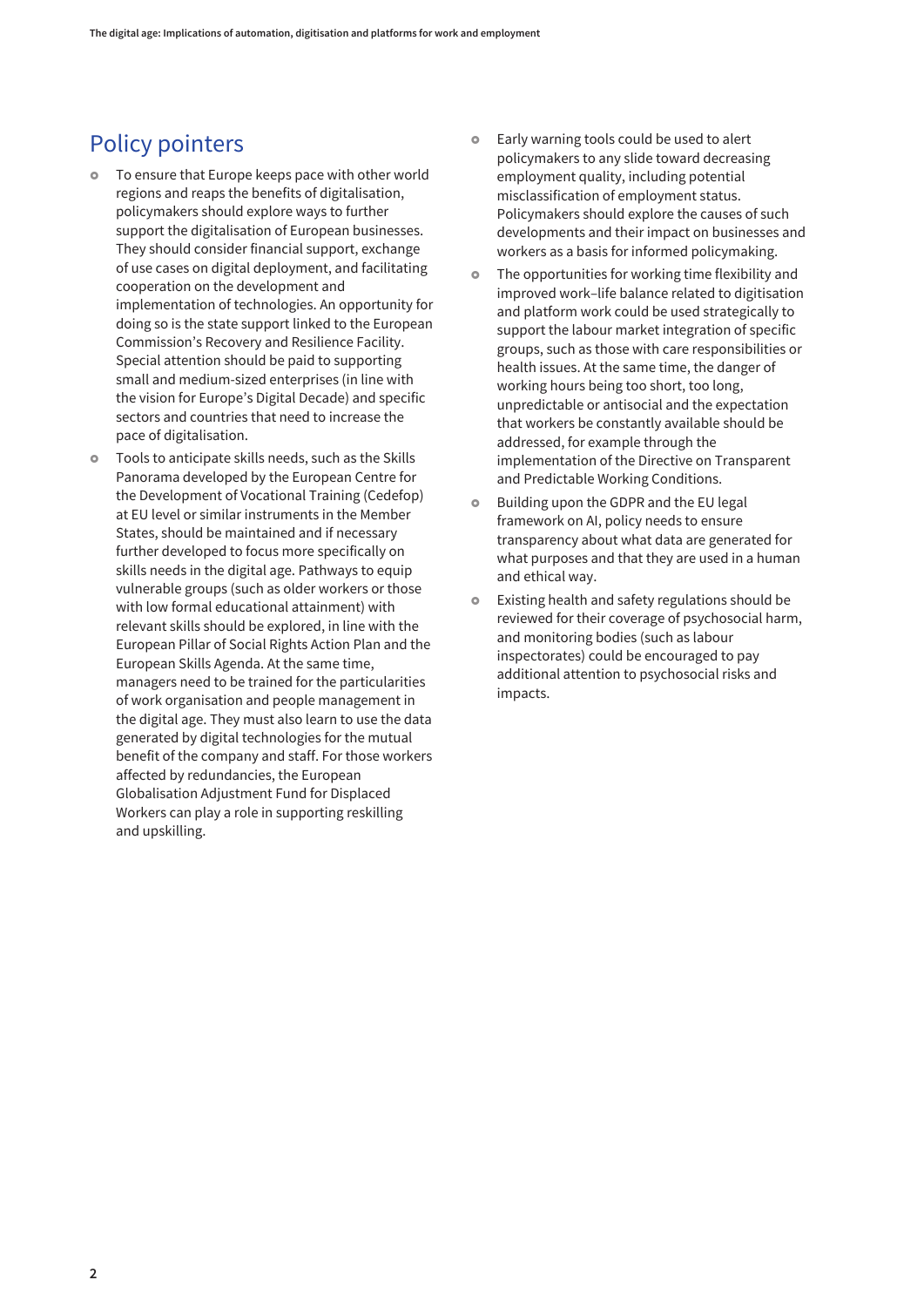# <span id="page-8-0"></span>**Introduction**

The economy and labour markets in the EU and beyond are being transformed by the digital revolution. While this technological transformation has been under way for several decades, it is accelerating due to the expanding capacity of electronic devices to store, process and communicate information (Eurofound, 2018a). The recent COVID-19 pandemic has further contributed to increasing the pace of digitalisation. The digital transition – both on its own and in combination with the other megatrends of climate change and greening, demographic and societal change, and globalisation – is changing the nature of economic activity, work and employment. A wealth of research is emerging to assist policymakers in anticipating and managing the impact of these changes, including how to foster opportunities while reducing or mitigating risks. This research explores the deployment of digital technologies and the impact it has on work and employment, as well as on social partnership.

Digitalisation is a wide field, and its impact differs depending on the technology, country, sector, type of business and workers, and so on. Eurofound has developed a conceptual framework to take account of this multidimensionality, structuring its research based on three vectors of change, on the assumption that

these vectors affect the economy and the labour market differently (Eurofound, 2018a). These three vectors are the automation of tasks, the digitisation of processes and coordination through platforms (defined in the box below). While Eurofound isolates these three vectors to analyse the different impacts of digitalisation on work and employment, in practice they tend to be deployed in combination, together with general purpose technologies such as artificial intelligence (AI).

Eurofound, in its concept paper on digitalisation (2018a), presents hypotheses on the direction of the impacts of the three vectors on work and employment (Figure 1). Automation is expected to transform the types of tasks required of humans in production and service provision, which in turn will affect the structure of employment and skills levels needed, as well as working conditions and industrial relations. Digitisation is assumed to have a more direct impact on working conditions due to altered work environments and work processes. Changes in tasks and occupations, employment conditions and industrial relations are likely to follow. Platforms are expected to have their greatest impact on the social organisation of work, and hence on employment conditions and industrial relations, which in turn affect working conditions.

## **Eurofound's vectors of change defined**

**Automation of work** is the replacement of human labour by digitally enabled machine input for some types of tasks within production and distribution processes. The use of digital technologies allows the algorithmic control of machinery and, therefore, many more possibilities for automation than previously.

**Digitisation of processes** refers to the use of sensors and rendering devices to translate the physical production process, or parts of it, into digital information (and vice versa), thus taking advantage of the greatly enhanced possibilities for processing, storage and communication of digital information.

**Coordination by platforms** uses digital networks to coordinate economic transactions in an algorithmic way. The most widely discussed aspect of this is platform work, the matching of supply of and demand for paid labour through an online platform or app.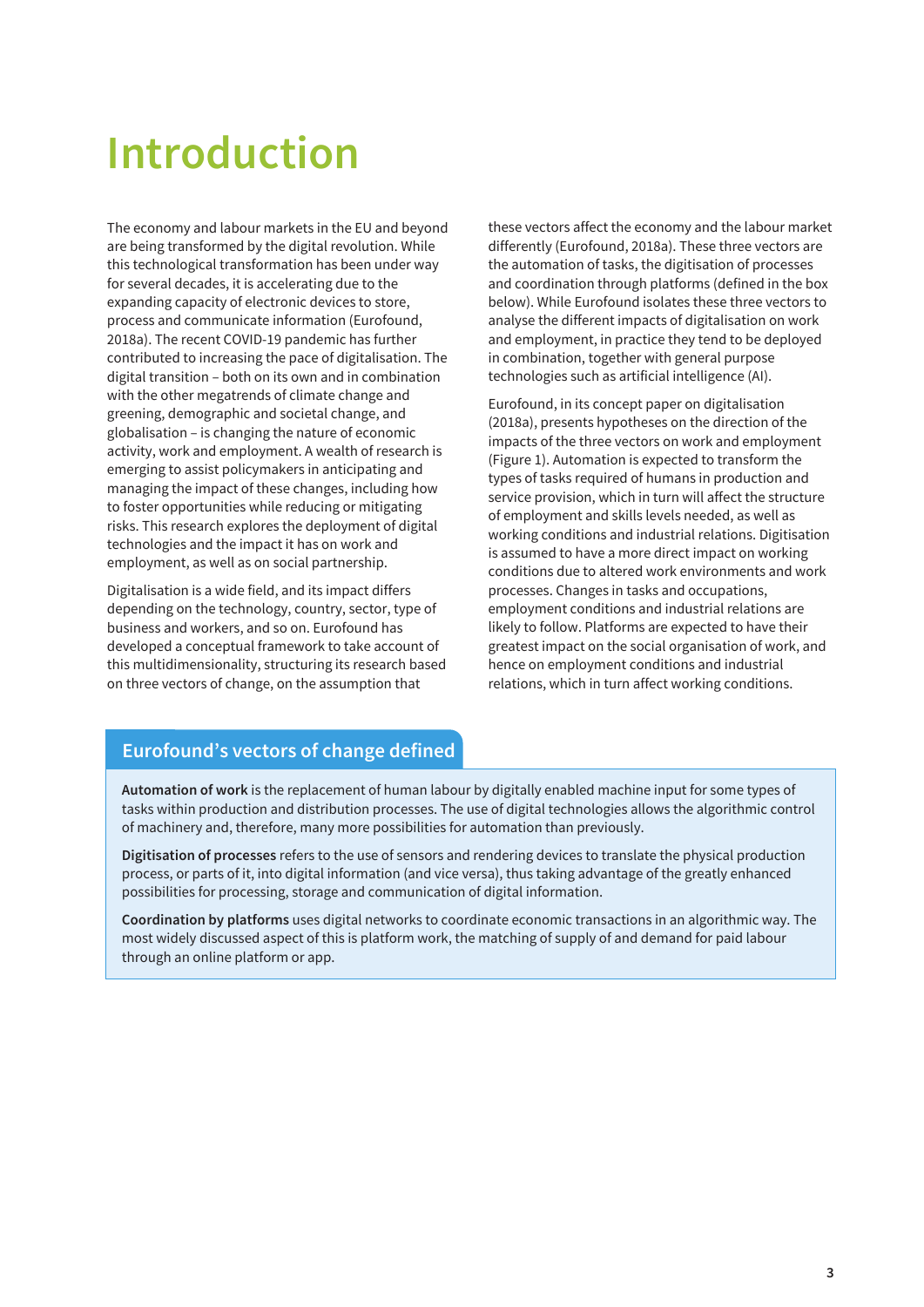

#### **Figure 1: Overview of the expected challenges for work and employment by vector of change**

**Source:** *Author, based on Eurofound, 2018a*

This report aims to provide a first response to the issues highlighted by Eurofound's conceptual and analytical framework to assess the implications of the digital age on work and employment. It does not claim comprehensiveness in discussing all relevant topics but gives a snapshot of selected research findings exploring the impact of digitalisation on businesses and workers. The report draws on material compiled for Eurofound's [online resource The digital age: Automation, digitisation](https://www.eurofound.europa.eu/data/digitalisation) and platforms.<sup>1</sup> This features short digests

summarising key research publications on a specific

topic affected by digitalisation. These digests cover the elements that Eurofound's concept paper identifies as potentially most influenced by digitalisation: digitally driven change in production and service provision is expected to affect business models, which in turn have an impact on employment and work organisation, and finally on job quality and working conditions. The social partners and social dialogue can mediate the effects but are at the same time also affected by the transition (Figure 2).

**<sup>1</sup>** The web material on which this report is based draws on a large number of research publications by Eurofound and others. As the full references are provided in the web articles, they are omitted in this report for ease of reading.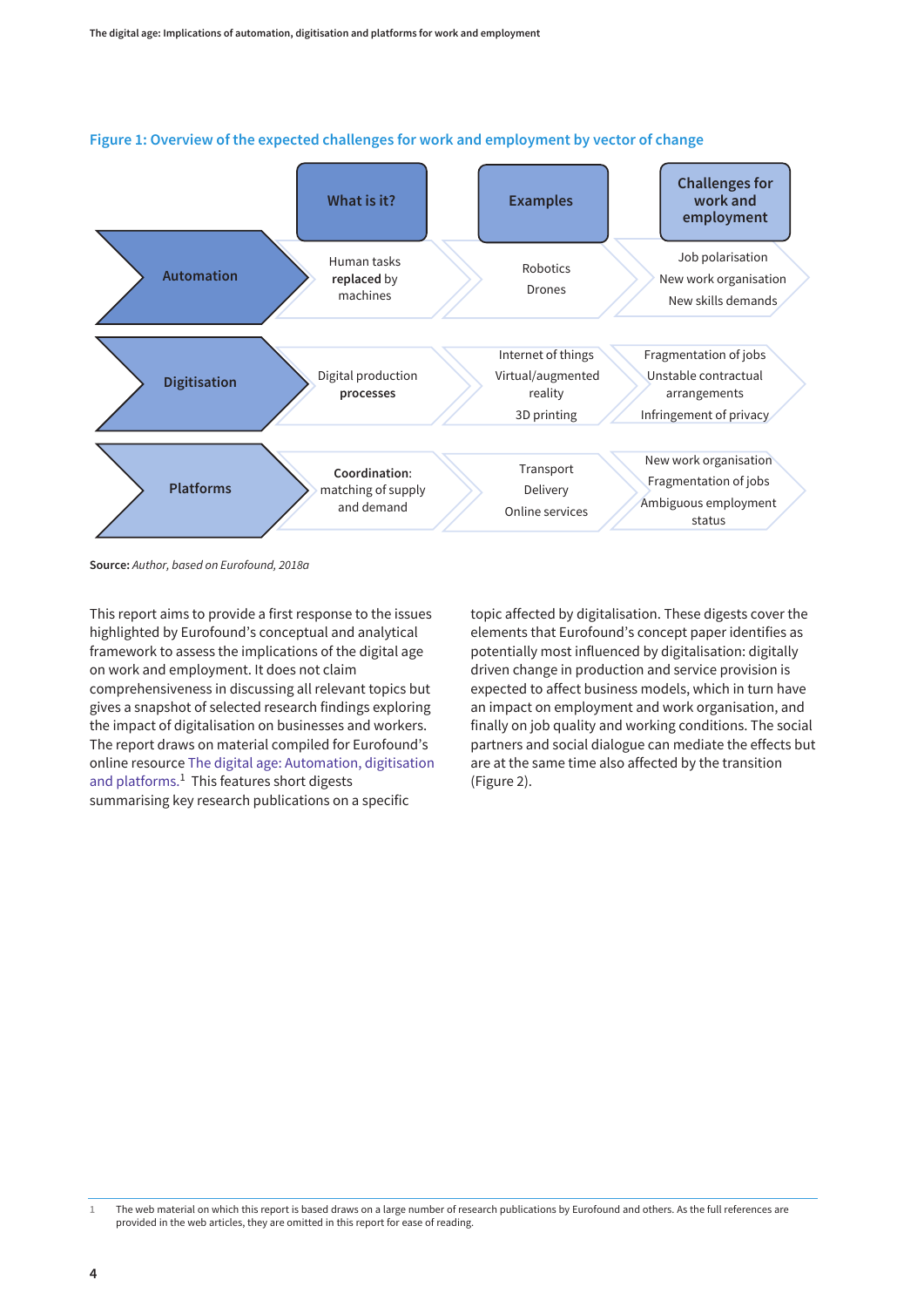



#### **Source:** *Author*

Policy messages have been derived from this discussion of selected impacts of digitalisation on work and employment. Again, this report presents a summary of those messages, while more detailed information can be found in the online resource.

Whereas this report is a static, one-off publication, the web resource will be continuously revised and expanded, to add discussions on additional topics as well as to take the latest developments and research findings into account.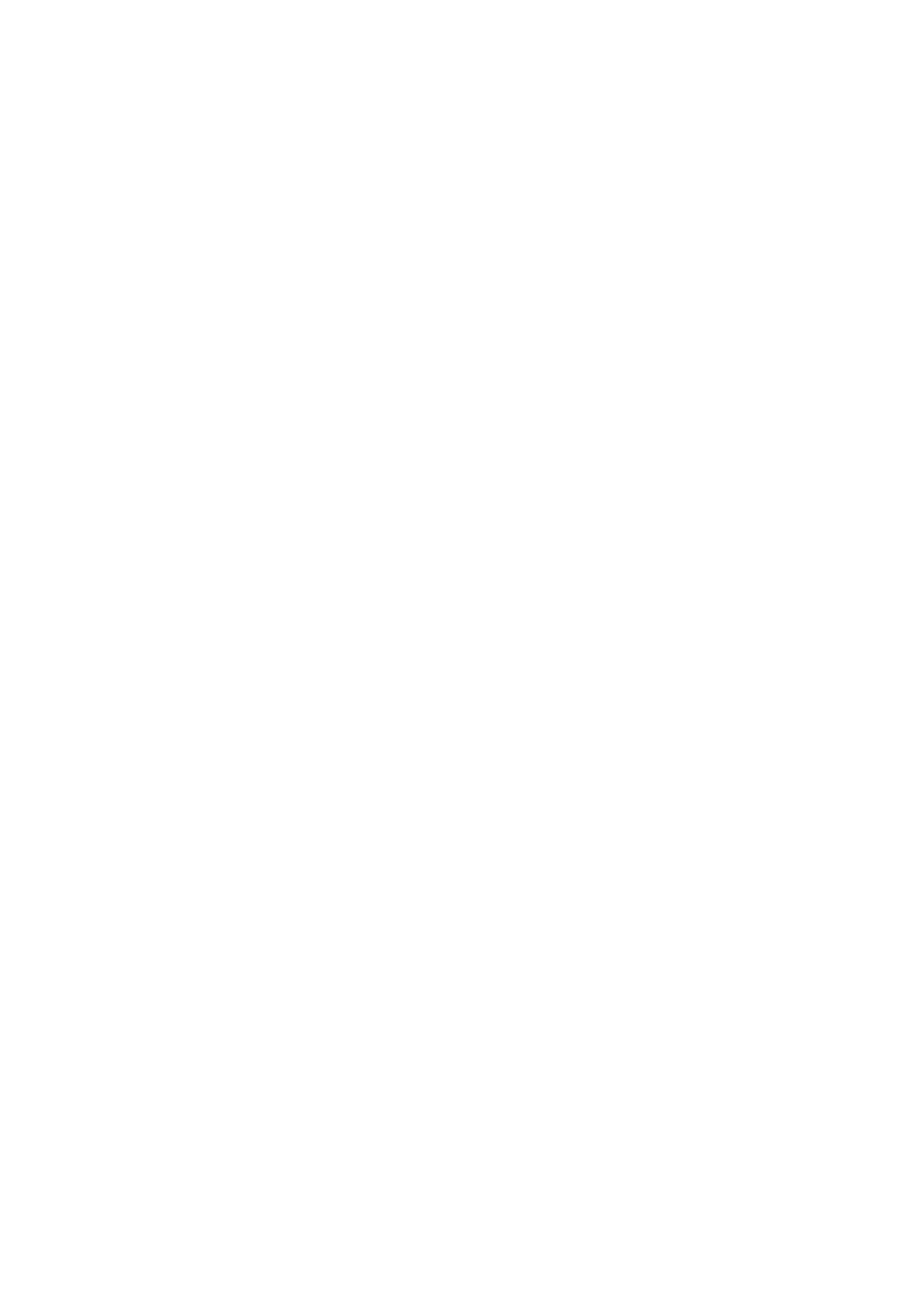# <span id="page-12-0"></span>**1 Adoption of digital technologies in the EU**

# Digitalisation

Digitalisation is progressing in the EU, but it is uneven across countries, regions, sectors and types of organisations. The European Company Survey (ECS) 2019, conducted among establishments (single company sites) with at least 10 employees, identified four types of establishments based on their digitalisation intensity.

**Highly digitalised (around 28% of establishments in the EU)**: These establishments have a high share of employees who use computers daily, are likely to have purchased customised software, and are very likely to use data analytics for process improvement. The use of robots is slightly above average, and e-commerce is relatively widespread. This type of establishment is most prevalent in Malta (39%) and Denmark (37%) and least in Latvia and Lithuania (both 12%). From a sectoral perspective, financial services has the highest share of highly digitalised establishments, while this type is least common in construction.

**High computer use, limited use of other digital technology (around 26%)**: While a high share of staff use computers daily in these establishments, use of

customised software, e-commerce and robots is less common. The use of data analytics is marginal. Malta (38%), Germany (38%) and Sweden (33%) have the highest shares of this type of establishment, with it being least prevalent in Lithuania (9%) and Latvia (12%). Financial services shows such high computer use, with industry falling on the other end of the spectrum.

**High use of robots and other digital technology, limited computer use (19%)**: In these establishments, a relatively low share of employees use computers daily, but customised software and the use of robots and data analytics are common. Lithuania (41%) and Cyprus (39%) have the highest shares of such establishments, with Denmark (8%) and Sweden (10%) having the lowest. The use of robots is most significant in industry.

**Limited digitalisation (27%)**: In these establishments, the use of all of the technologies covered by the survey is below average. This type of establishment is most prevalent in Latvia (49%) and least in Malta (11%). As regards sectors, construction has the highest share of establishments with limited digitalisation, while financial services has the lowest share.

There is a tendency for digitalisation intensity to increase with establishment size (Figure 3).



## **Figure 3: Digitalisation intensity of establishments (%), by establishment size, EU27 and the UK, 2019**

**Note:** *Due to rounding, the values in the bars do not in all cases sum to 100%.* **Source:** *ECS 2019 management questionnaire*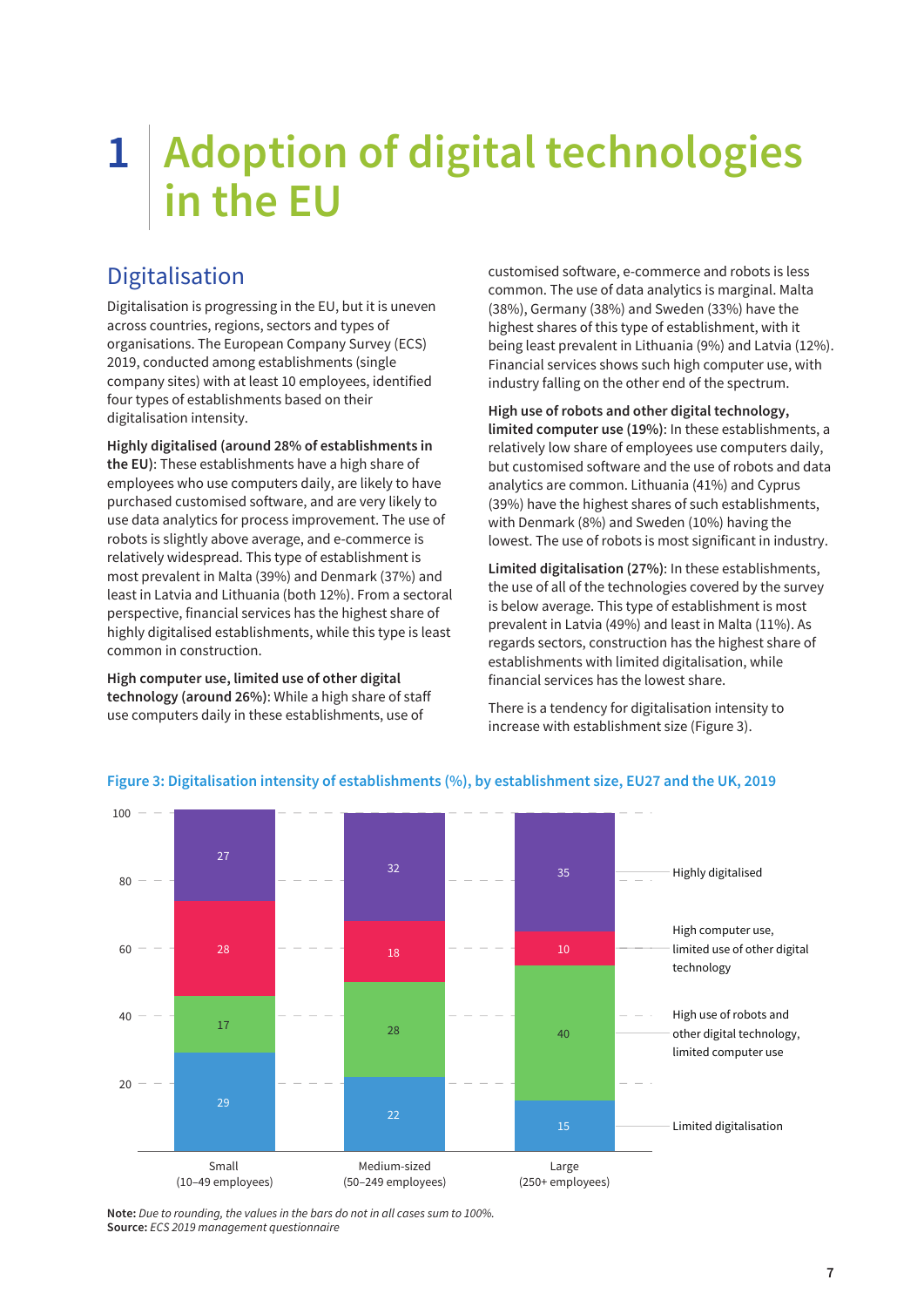<span id="page-13-0"></span>Since the onset of the COVID-19 pandemic in early 2020, digitalisation has been observed to be accelerating, with companies and workers seeking digitally enabled solutions such as remote working or automation to keep businesses afloat and maintain employment while adhering to physical distancing requirements. Against this background, it is likely that digitalisation will gain even more importance as a necessary element in enterprises' competitiveness and sustainability rather than something that is 'nice to have'. However, there is evidence that the intensity of digital adoption during the COVID-19 crisis varied across sectors and countries. Productive, economic and market features, as well as the pre-existing level of digital development and technological maturity, are found to influence the takeup of digitalisation.

# Automation

While robots have been common in manufacturing for a long time, advanced robots, which are able to perform tasks that go beyond repetitive, discrete motions, are an increasing presence in the economy. They have been adopted in the automotive sector and the food preparation industry, while certain service sectors, notably business logistics, are beginning to employ them too.

In combination with digitisation (see below), advanced robotics is, for example, used in the form of remotely controlled robots. Robotics and AI are jointly deployed as 'cobots' – that is, smaller robots co-working with humans – often to tackle labour shortages. More recently, the combination of automation and AI has been beneficial during the COVID-19 pandemic in the development of vaccines, patient monitoring and the disinfection of hospital wards.

Autonomous vehicles, such as self-driving vehicles, drones and automated guided vehicles, are at the testing stage rather than being fully deployed for economic purposes, because they lack technical maturity and because of legal concerns (for example, liability issues in the event of accidents).

# **Digitisation**

3D printing, augmented and virtual reality (AR/VR) and the internet of things (IoT) are not yet widely deployed in the economy, mainly because of cost and skills requirements. Accordingly, digitisation technologies, for the time being, are more prevalent in larger enterprises than in smaller ones. Nevertheless, they have good potential for future use across the economy owing to

their versatility, particularly if different digitisation technologies are combined. For example, companies could use IoT devices to collect data that are visualised through AR and automatically sent to a 3D printer, to make production processes more efficient.

According to Eurostat data, in 2020, 5% of enterprises with at least 10 employees in the EU27 used 3D printing. It is most prevalent in manufacturing (12%, for rapid prototyping, for example) and ICT (10%). 3D printing gained attention during the COVID-19 crisis, when it was used to print devices such as replacement respiratory valves and protective equipment such as face shields.

The same data source indicates that 18% of enterprises used IoT, with an above-average prevalence in utilities (38%), telecommunications (32%) and transport and storage (27%). As regards Member States, IoT is most used in Czechia (44%) and least in Romania (7%), and significant uptake is expected by 2025 in western Europe, notably Germany. IoT is mainly deployed – often in combination with AI and algorithm-based systems – to monitor production processes, workflows and supply chains, but also for employee monitoring. As regards the latter, several initiatives at EU level aim to ensure that there remains a 'human in the loop', rather than leaving task assignment, management and surveillance entirely to algorithms. Examples include the *Ethics guidelines for trustworthy AI* (which are linked to the EU Digital Strategy), the General Data Protection Regulation (GDPR), the Digital Skills Agenda, the Digital Markets Act and the Digital Services Act.

As of mid-2021, AR/VR is more commonly used among private consumers for entertainment than in enterprises. The latter mainly use it for training purposes and in logistics, such as for the optimisation of routes and picking processes in warehouses. As a response to COVID-19, VR has been used for telemedicine and drug research, and AR in healthcare, marketing, universities and schools.

As regards the combination of digitisation and AI, the most cited examples are remote-control solutions for cyberfactories, and online retail, where the use of algorithms to identify customers' behaviour and buying patterns and to suggest products is already an established practice.

# Platforms

In 2013–2014, platform work was a new or emerging form of work in about two-fifths of EU Member States. By 2020, it was prevalent in almost all of them (Figure 4). That indicates its dynamic growth, even though its overall scale is still rather small.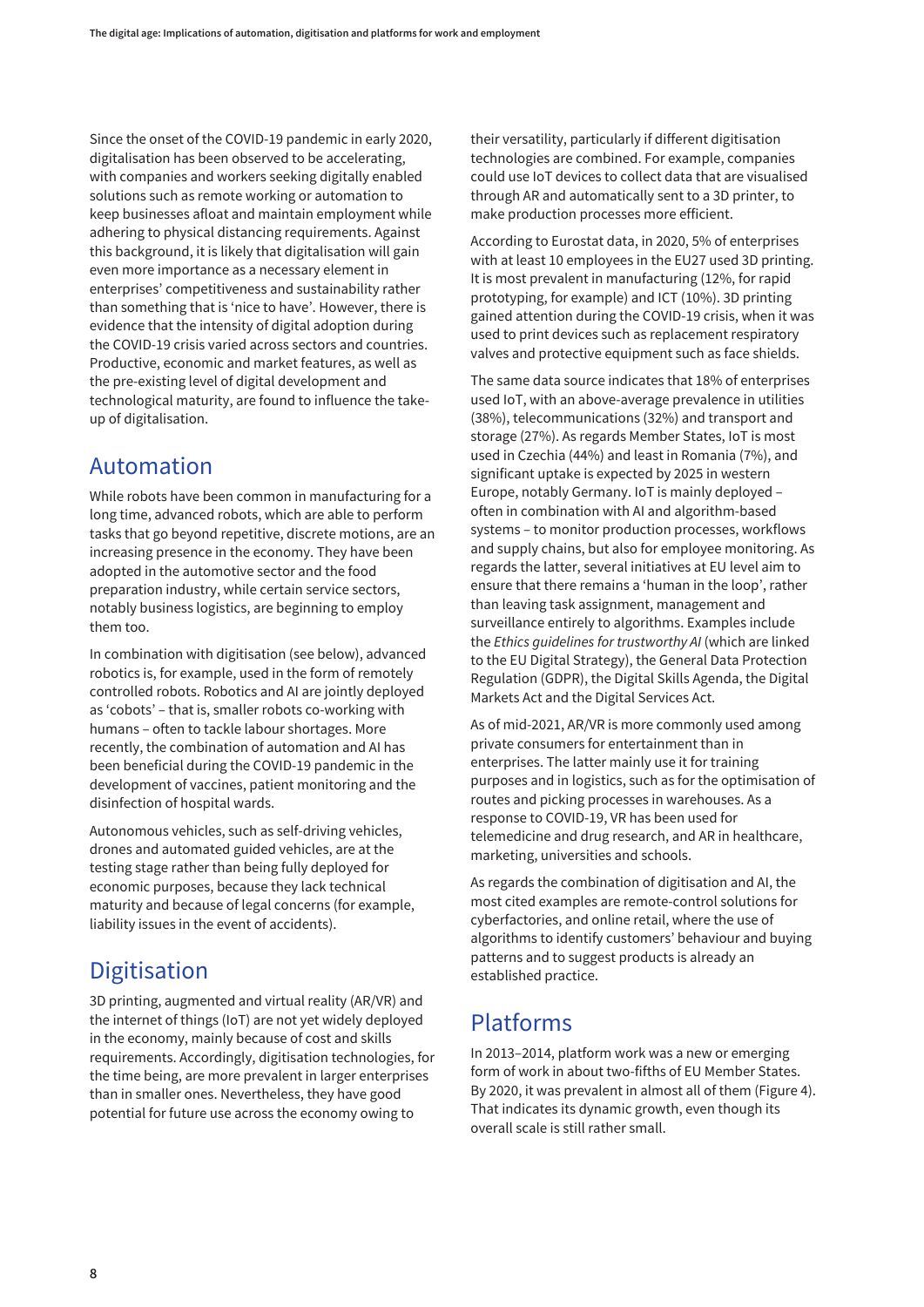

#### **Figure 4: Prevalence of platform work in the EU27, Norway and the UK, 2013–2014 and 2020**



**Source:** *Eurofound, 2020a*

While no cross-EU harmonised data on the scale of platform work exist, most research finds that 1–2% of the workforce is engaged in platform work as a main job, and around 10% does it occasionally. It is expected that a prolonged economic crisis resulting from the COVID-19 pandemic would lead to a rise in platform work and increased recognition of the possibility to perform work remotely.

As regards the scope of platform work, Eurofound found that in 2017 in Europe there were 10 distinctive types of platform work with a critical mass of active platforms and workers, which differed as regards:

- $\bullet$  the scale of tasks (ranging from microtasks to larger projects)
- the format of service provision (whether the tasks are delivered on location or online)
- the level of skills required for particular tasks (routine tasks requiring little complex skill or background knowledge or specialist work requiring a higher level of skill and presumably experience or training)
- o the party that determines the work allocation (client, worker or platform)
- the matching process (an offer or a contest structure)

'On-location platform-determined routine work' (which includes, for example, provision of ride-hailing and food-delivery services) seems to be the most prevalent type of platform work, followed by 'on-location client-determined moderately skilled work' (for example, provision of household services such as cleaning, gardening or maintenance work). However, a wide variety of tasks are mediated through platforms and delivered online. Examples range from microtasks, such as validating or tagging photos, to high-skilled large projects, such as in the creative industries or professional business services. During the lockdowns, platforms in economic areas requiring little or no physical proximity for product and service delivery (such as mobile payments, consumer marketplaces, professional services and restaurant delivery) tended to see increased demand, while those in economic areas requiring physical proximity (such as accommodation or personal transport) faced a decline in demand.

As the central mechanism of platforms is to algorithmically match supply and demand, AI is strongly linked to this vector of change.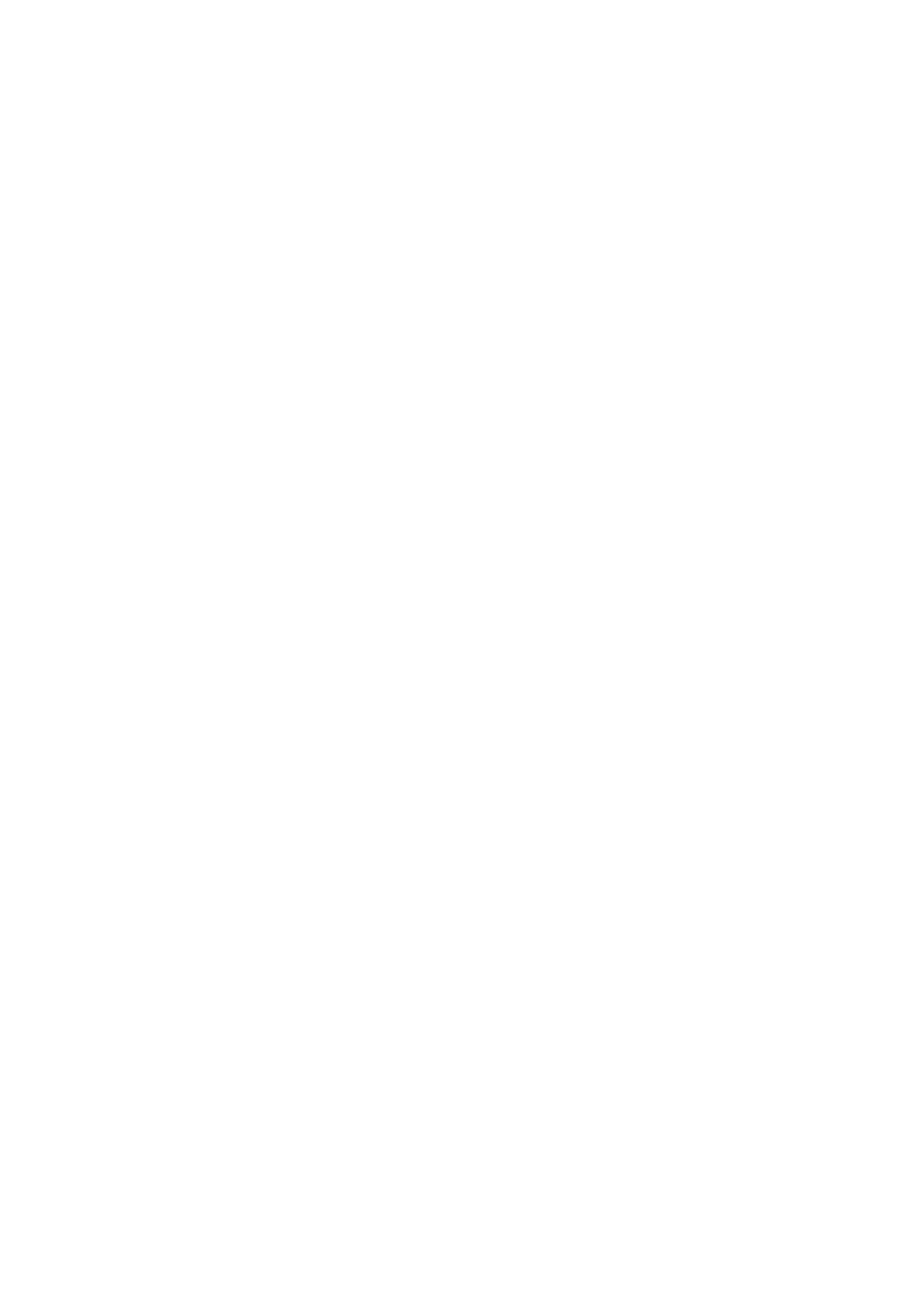# <span id="page-16-0"></span>**2 Impact of digitalisation on work and employment: A selective overview**

# Employment

The employment impact of digitalisation can be quantitative (job creation or job loss), qualitative (understood here as affecting employment quality related to the type of contract and employment relationship) or a combination of both. Furthermore, employment may be affected in terms of changing task profiles within jobs and occupations, and the related skills requirements. All of these aspects are at least partly linked to the business models used, understood as the way in which private and public sector employers structure and organise their activities, including innovation, internationalisation and cooperation/supply chain activities. For that reason, this section also briefly discusses such developments.

## **Digitalisation**

Data from the ECS 2019 show that a higher share of digitalised establishments in the EU than of those with limited digitalisation engages in innovation and international business. As such activities are generally related to higher competitiveness, it can therefore be assumed that digitalisation goes hand in hand with the sustainability of the enterprise, and hence job security. This is supported by findings that highly digitalised establishments score best in terms of business performance and workplace well-being. Indeed, while it cannot establish causality as regards digitalisation intensity and employment levels, the ECS 2019 finds that a higher share of establishments with a high degree of digitalisation (40–45%) increased staff numbers in the three years preceding the survey than those with more limited adoption of digital technologies (30–35%) (Figure 5).



## **Figure 5: Change in number of employees since 2016 (%), by digitalisation intensity of establishments, EU27 and the UK, 2019**

**Note:** *Due to rounding, the values in the bars do not in all cases sum to 100%.* **Source:** *ECS 2019 management questionnaire*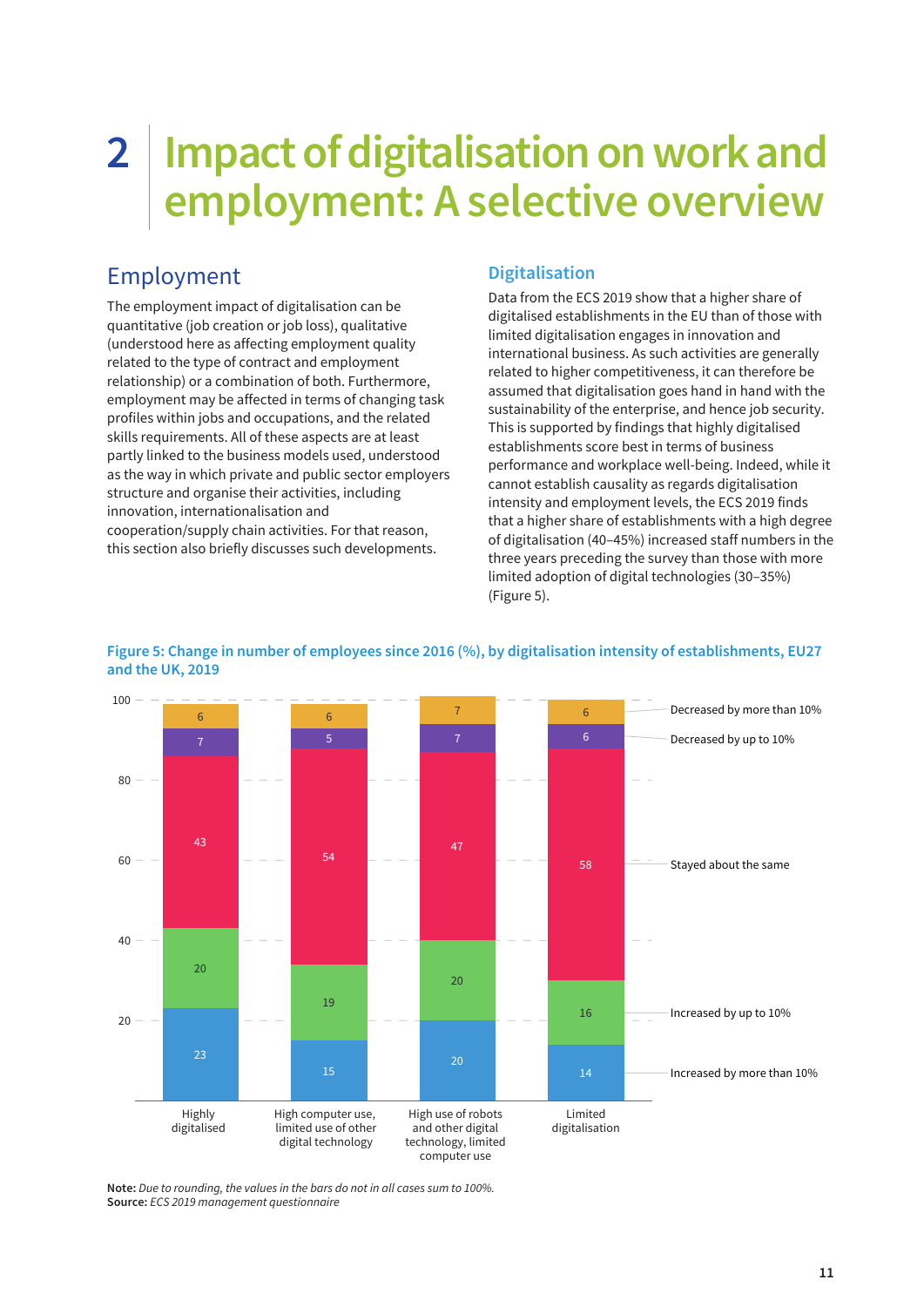

**Figure 6: Expected change in number of employees in the coming three years (%), by digitalisation intensity of establishments, EU27 and the UK, 2019** 

**Note:** *Due to rounding, the values in the bars do not in all cases sum to 100%.* **Source:** *ECS 2019 management questionnaire*

Furthermore, a higher share of highly digitalised establishments (42%) planned to increase employment numbers in the three years following the survey than of establishments where digitalisation was limited (22%) (Figure 6).

To move forward with digitalisation, however, companies need to be equipped with the financial resources required to develop or purchase and maintain digital solutions. They also require staff capable of designing and working with those digital solutions. Both might be a challenge for smaller enterprises and young enterprises with limited resources.

The skills requirements in digitalised establishments suggest there are good labour market prospects particularly for high-skilled white-collar workers, while those in occupations with a high level of routine tasks, particularly in sectors such as automotive, machinery and consumer goods manufacturing, are likely to face employment challenges. This gives rise to concerns about increasing labour market polarisation. The European Centre for the Development of Vocational Training (Cedefop) has found, for example, that more than 70% of employees in the EU need at least basic ICT skills to satisfy job demands, but about 30% of them are at risk of falling into the digital skills gap.

At the same time, the increasing demand for higher-skilled and specialised staff, in combination with expected shortfalls in the education and training sector, poses the risk of increased labour shortages in areas such as science, technology, engineering and mathematics or among workers with an advanced or multidisciplinary skill set.

As digitalisation often accompanies employment flexibilisation, it may contribute to an increase in involuntary atypical forms of employment, including less secure employment relationships (such as shorter fixed-term contracts or part-time employment with fewer hours), subcontracting and outsourcing.

## **Automation**

Automation is generally discussed in relation to job loss, as the key feature of this technology is that it replaces human input. Early sky-high estimates warning of 'robots stealing our jobs' have been corrected downwards over time, with the increasing recognition that there is less potential to automate jobs completely than to automate individual tasks within jobs.

Cedefop has found that the highest shares of employees in the EU27 at high risk of job automation are among trades workers, specifically those classified as 'other manufacturing workers' and handicraft and printing workers, as well as subsistence farmworkers, machine and plant operators, assemblers and construction workers (more than 15% at risk). In contrast, the lowest shares (less than 5%) are among managers, street services workers, and care workers (Figure 7).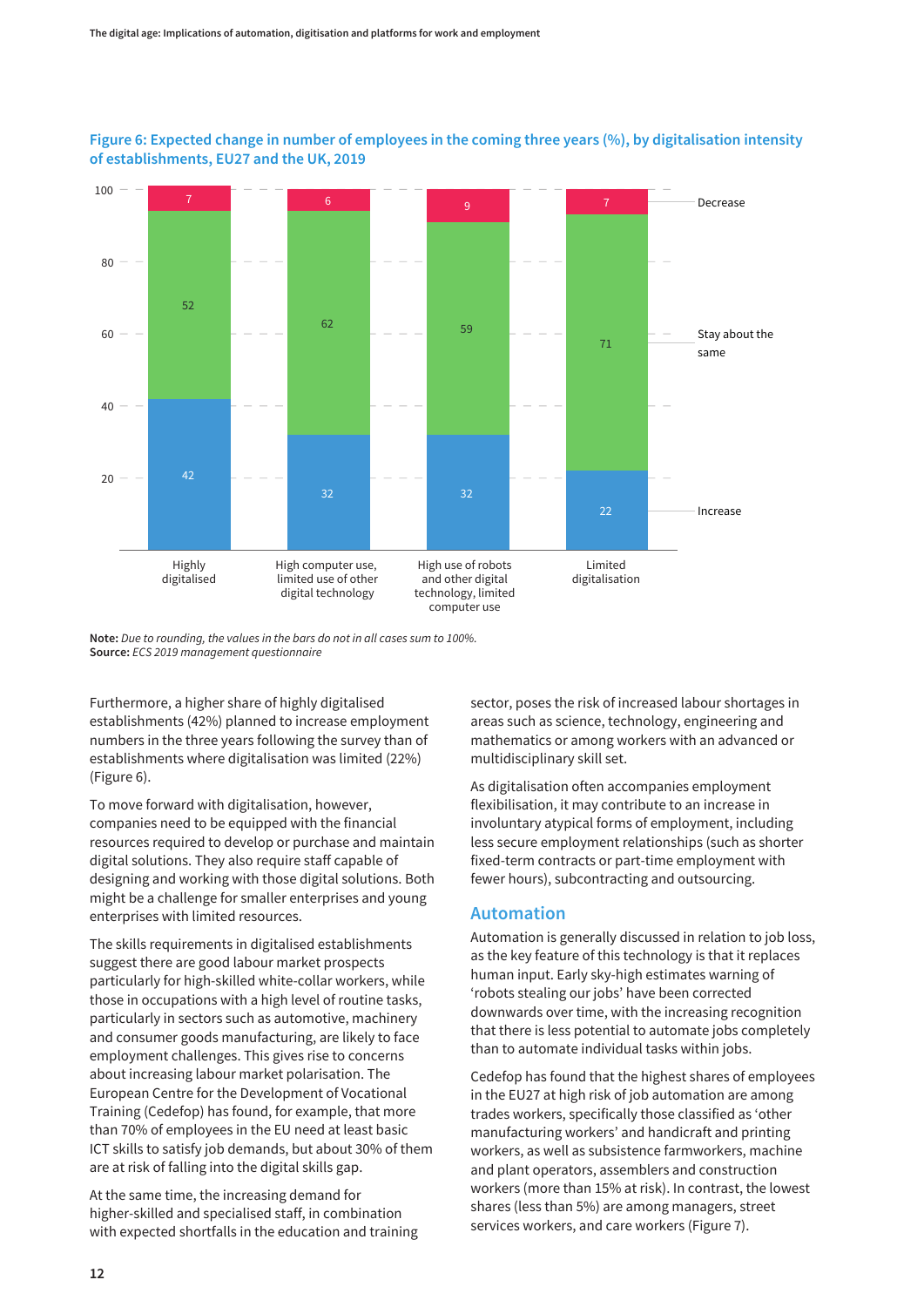

#### **Figure 7: Shares of employees whose jobs have high automation risk (%), by occupation, EU27, 2020**



**Source:** *Cedefop European Skills and Jobs Survey/Skills Panorama*

Automation, however, also gives rise to new business models such as systems integrator firms facilitating the deployment of robotics in established work environments, or companies specialising in analysing data generated through robots. This can result in employment growth. On the other hand, the quality of employment offered by these newly emerging job opportunities may not be high, as firms operating these new business models may not yet have secured sustainable business relationships and hence may engage in less stable employment relationships. More generally, the fragmentation of jobs into tasks, driven by automation, can result in a decrease in contractual stability and an increase in atypical employment.

Indirect job creation and enrichment opportunities are also expected. An example is the insurance industry, in which clerical staff will be required to familiarise themselves with automation technologies and related workflows, to be able to draft insurance policies adequately capturing inherent risks and liabilities.

Supply chain dynamics may change as a result of increased outsourcing of tasks (such as for ICT services) or decreased outsourcing of tasks (such as steps in automated production or service provision processes). If these tasks are not new, but their provision merely moves from in-house to external, the numerical employment impact should be neutral, but employment quality might be affected.

Replacing people with machines can be an attractive approach to tackling labour shortages. An example is shortages of professional (lorry) drivers in some Member States, such as Germany, which could be partly mitigated by means of autonomous vehicles.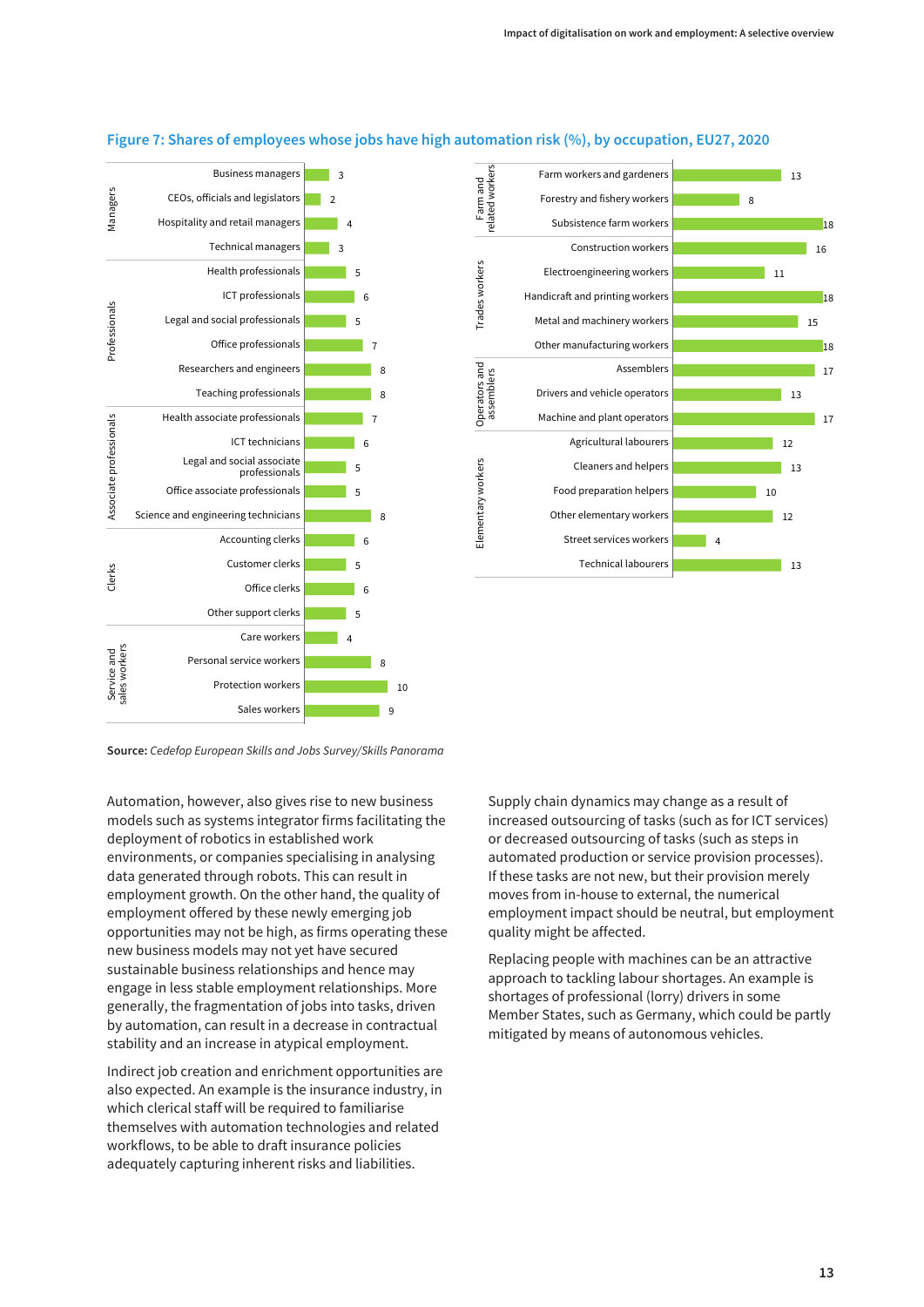## **Digitisation**

Overall, indications of the potential employment impact of digitisation are very limited, probably because these technologies are not yet widely deployed (see Chapter 1).

Digitisation-based business models, notably those based on IoT, can draw on the data generated to improve business processes and management decision-making, with the aim of increasing competitiveness, sustainability and hence employment security.

Digitisation is expected to result in more outsourcing and networked cooperation relationships, leading to more specialisation within individual organisations and hence a likely impact on skills needs. More generally, higher skills demands are expected to result from digitisation owing to the need to handle and analyse the underlying and newly created data for effective deployment of these technologies.

This increased subcontracting and outsourcing may also trigger global competition for jobs. As a result, the contractual stability, income and working hours of workers might be negatively affected.

## **Platforms**

Platform work offers workers easier access to work and income opportunities. Algorithmic matching has the advantage of removing bureaucracy from assigning work. Moreover, it is objective – at least in theory – which can benefit those labour market groups that might suffer from human selection bias in more traditional forms of work. This holds true in particular for those types of platforms that mediate low-skilled, small-scale tasks.

In addition, platforms that mediate moderately and highly skilled tasks and do not intervene in the management of tasks can contribute to stimulating self-employment and entrepreneurialism.

On the negative side, platform business models that are built around fulfilling small-scale, low-skilled tasks and that not only mediate between supply and demand but also strongly determine how the task is done are increasingly scrutinised for misclassification of workers' employment status as self-employed. Designating workers thus limits employment rights and entitlements, including social protection coverage. Furthermore, these business models also have the potential to contribute to labour market segmentation and deskilling of the workforce if such platform work becomes long-term employment and is not a stepping stone to a more traditional employment relationship should the worker wish it.

#### **Table 1: Employment – Main opportunities and risks**

| <b>Opportunities</b> |                                                                                                                                                                                                   | <b>Risks</b>                                                                                                                                                                                         |  |  |  |
|----------------------|---------------------------------------------------------------------------------------------------------------------------------------------------------------------------------------------------|------------------------------------------------------------------------------------------------------------------------------------------------------------------------------------------------------|--|--|--|
|                      | <b>Digitalisation</b>                                                                                                                                                                             |                                                                                                                                                                                                      |  |  |  |
| $\circ$<br>$\circ$   | Increased competitiveness and sustainability of digitalised<br>establishments<br>Employment opportunities and job security in digitalised<br>establishments for high-skilled white-collar workers | Job loss for workers in low-skilled, routine-heavy jobs<br>$\circ$<br>Skills shortages<br>$\circ$<br>Labour market polarisation<br>$\circ$<br>Increase in involuntary atypical employment<br>$\circ$ |  |  |  |
| <b>Automation</b>    |                                                                                                                                                                                                   |                                                                                                                                                                                                      |  |  |  |
| $\circ$              | New employment opportunities due to new business models                                                                                                                                           | Decline in jobs with a high level of routine tasks<br>$\circ$                                                                                                                                        |  |  |  |
| $\circ$<br>$\circ$   | Mitigation of labour shortages<br>Indirect job creation in other industries, such as insurance                                                                                                    | Decreasing employment quality<br>$\circ$                                                                                                                                                             |  |  |  |
| <b>Digitisation</b>  |                                                                                                                                                                                                   |                                                                                                                                                                                                      |  |  |  |
| $\circ$              | Use of data generated through IoT to improve management<br>decisions and supply chains                                                                                                            | Decreasing employment quality<br>$\circ$                                                                                                                                                             |  |  |  |
| $\circ$              | Job creation for specialists and newly emerging occupational<br>profiles                                                                                                                          |                                                                                                                                                                                                      |  |  |  |
| <b>Platforms</b>     |                                                                                                                                                                                                   |                                                                                                                                                                                                      |  |  |  |
| $\circ$<br>$\circ$   | Access to the labour market and income, particularly for<br>vulnerable groups<br>Fostering self-employment and entrepreneurialism                                                                 | Misclassification of workers' employment status<br>$\circ$<br>Contribution to labour market segmentation and deskilling<br>$\circ$                                                                   |  |  |  |

**Source:** *Author*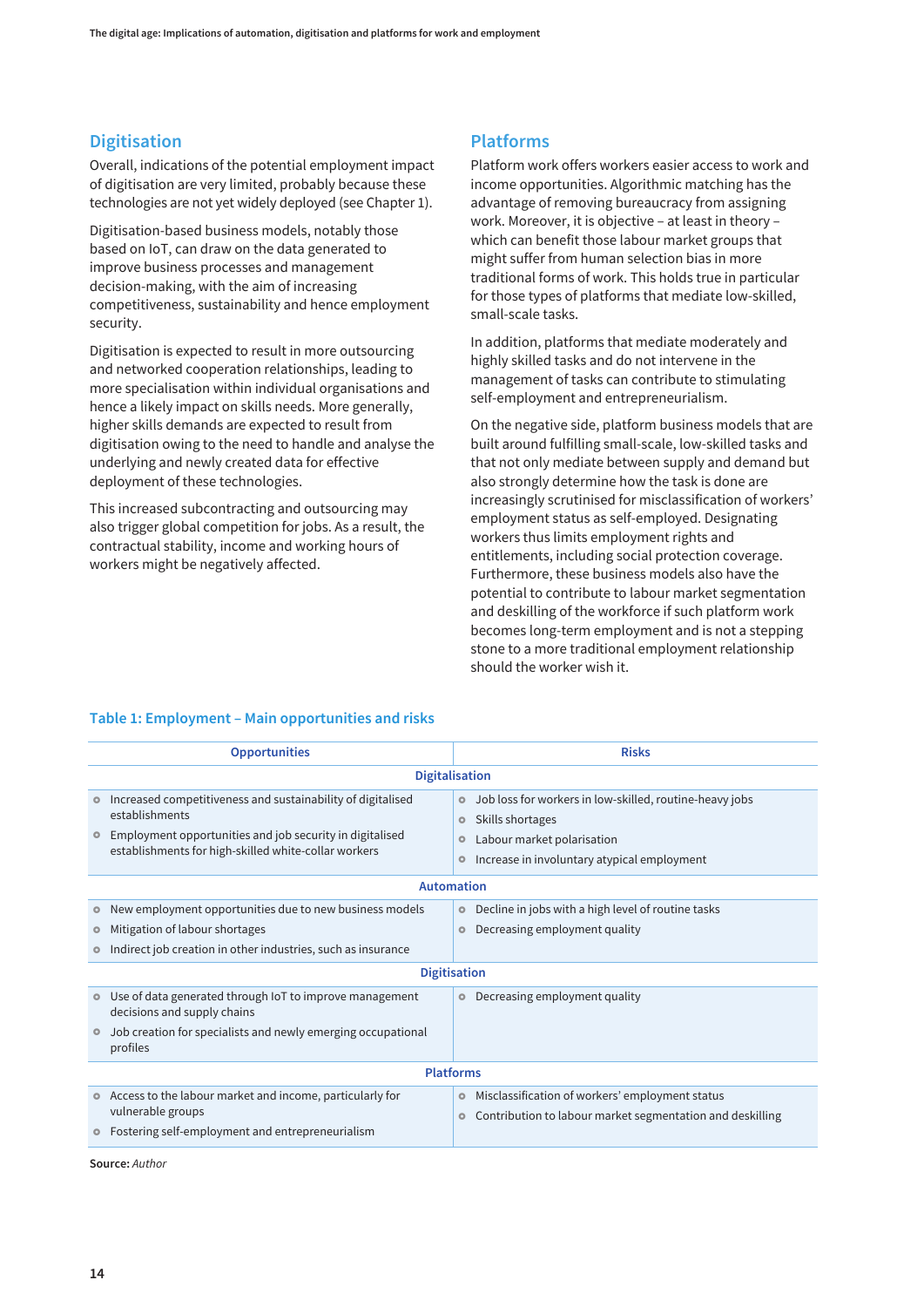# <span id="page-20-0"></span>Work

While the potential impact of digitalisation on work is a broad subject, this flagship project focuses on three elements: work organisation, working time, and employee monitoring and surveillance. These aspects have been chosen because they are among the most commonly discussed topics in policy debate related to work in the digital age as of mid-2021.

## **Digitalisation**

As digitalisation has the potential to affect business models and the task composition of jobs, it also influences how work is assigned, managed, coordinated and controlled within and across organisations. Digital technologies are reaching a high level of sophistication and affordability, and are therefore becoming more central to work management systems. Technologies taking on management functions can degrade the working environment. For instance, it can 'gamify' work by introducing elements of game-playing such as competition and point-scoring, creating additional pressure for workers, or result in 'platformisation' of work, and thus the objectification of employees.

One issue commonly discussed is the generation, ownership and use of data (including for monitoring and surveillance of employees and their performance). Digitalisation has the potential to raise employee monitoring to a new level by collecting more data more rapidly, and potentially capturing more personal data, including outside the employers' premises. Algorithmic task assignment and management is another issue that has generated attention. Technologies that enable 'people analytics' and 'profiling' (using algorithmic inferences drawn from personal data) are emerging, facilitating data-driven and intensive work management and human resources practices.

That said, data from the ECS 2019 show that only 5% of EU establishments with at least 10 employees used data analytics for employee monitoring before the COVID-19 crisis. Since then, however, and related to digitally enabled remote working (see the section 'Digitisation' below), the market for surveillance technologies has been expanding. Employee monitoring software companies reportedly increased their sales during the

COVID-19 pandemic, and research has also found increased use of digital employee monitoring since the onset of the pandemic. It will be important to be attentive to such developments, because research highlights that intensive employee monitoring has negative implications for workers, as it inhibits creative and independent thinking, limits autonomy, induces stress and erodes trust in management. If well deployed, however, digitally supported monitoring can also act as an early warning tool to detect physical hazards, can optimise workflows and thus reduce work intensity and stress, and can identify and initiate skills development opportunities.

Digitalisation also affects elements of work organisation that are less directly digital, such as the place of work and working time. Some digital technologies enable people to work from any location and at any time, offering the potential for very high flexibility in work organisation, which can be beneficial for companies as well as workers. The recent large-scale social experiment of mass teleworking during the peak of the COVID-19 pandemic in 2020 showed that digitally enabled remote working can contribute to keeping businesses afloat and maintaining employment. Furthermore, previous research has highlighted that the flexibility inherent in some types of digital work organisation can improve workers' work–life balance. However, this research also shows the impact of company culture and management style: if not designed with workers' interests in mind, digitalisation can result in long and antisocial working hours; constant connectivity and the blurring of boundaries between private and working time; increased work intensity and stress; and hence physical and psychosocial risks.

Companies may adapt how work is coordinated if digitalisation gives rise to changes in the products and services offered, in the processes of production and service provision, or in the task composition of jobs. The ECS 2019, for example, finds that teamwork is much more prevalent in highly digitalised establishments (84%) than in those with limited digitalisation (55%). Furthermore, digitalisation can affect the nature of teamwork, by involving elements such as enhanced human–machine interaction or virtual cooperation through cloud solutions.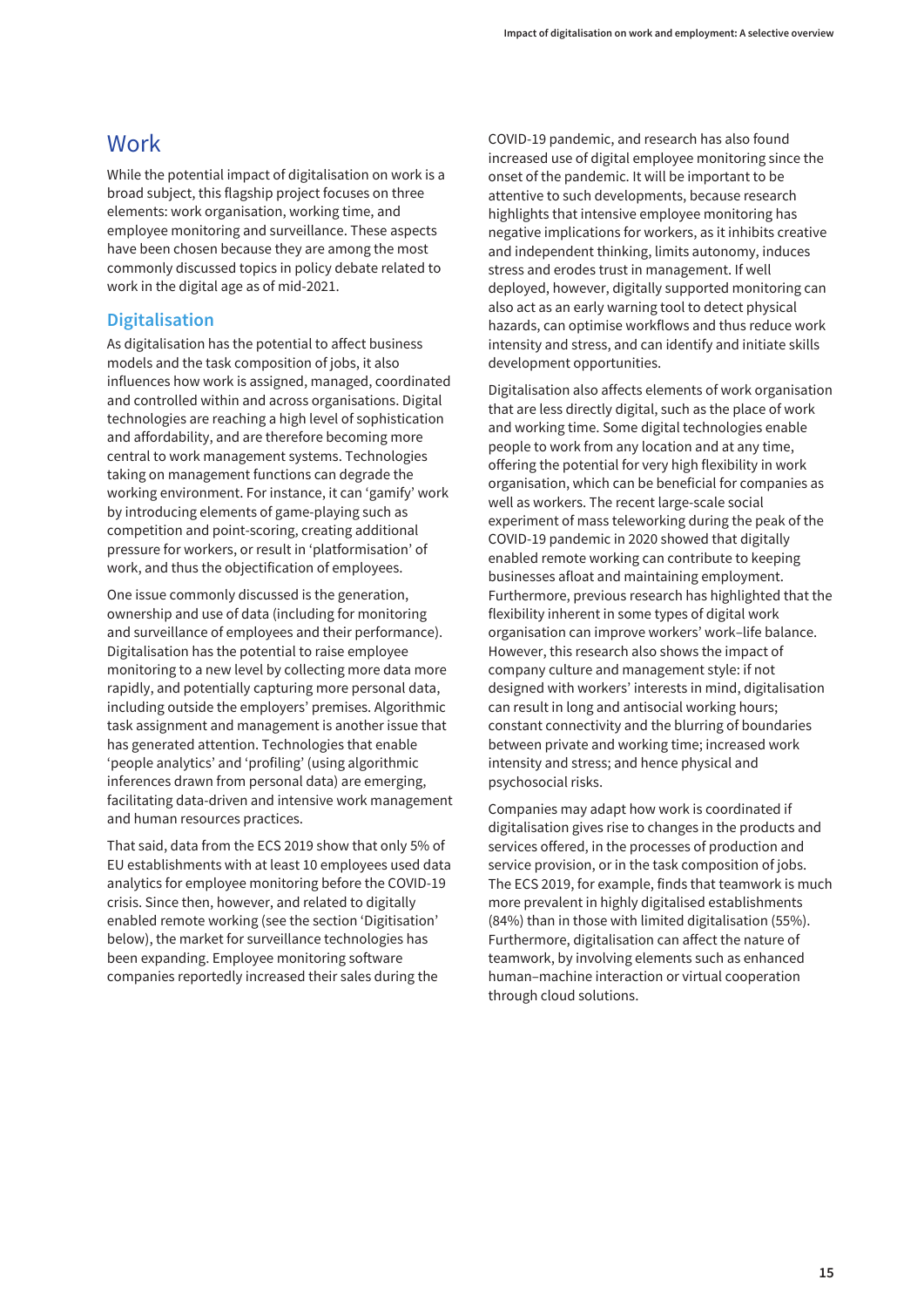

#### **Figure 8: Management approach (%), by digitalisation intensity of establishments, EU27 and the UK, 2019**

**Source:** *ECS 2019 management questionnaire*

Finally, digitalisation can affect management practices. Data from the ECS 2019 indicate that a corporate culture in which managers allow their staff to carry out their work autonomously is more common in highly digitalised establishments (present in 84%) than in those with limited digitalisation (65%) (Figure 8). While greater autonomy is generally assessed as beneficial for workers, digitally driven work arrangements can result in reduced job quality for those workers whose personal work organisation preferences do not fit well with this management style.

#### **Automation**

Advanced robotics is expected to affect workplace practices; it may, for example, increase remote working as machines can be operated from off-site locations. It may also change people management due to the complexities of human–machine interaction, which may increase the need for supervision of interactions with robots.

Data generated by the constant monitoring of the workplace and workers using automation technologies such as advanced robotics can improve understanding of workflows, processes and procedures. This information can be used to reorganise the workplace to achieve better productivity, workplace practices and working conditions. However, data collected through robots can also heighten workers' perception of being under constant surveillance, with negative impacts on the power dynamics in the workplace, workers'

autonomy and the overall worker–employer relationship (for example, trust).

Automation can also affect the time component of work organisation. As production hours are likely to increase, in extreme cases to 24/7, shift work or flexitime models will be required for those working with or supervising the technology. Both elements – the spatial and the time components of work organisation – are in turn likely to affect information, communication and coordination processes in organisations. Job quality may decrease because people perceive their work as less meaningful given the loss of a bigger picture in a fragmented automated workflow, or because of more limited autonomy as workers have to fit into a rigid workflow under the automated system.

After adoption, automation can be used strategically to improve work organisation and workflows by analysing the data generated through robots and other automation technology. It can reduce repetitive tasks (and hence job strain) and facilitate job enrichment.

Interaction with robots can, however, also increase accidents if workers, or their managers, are not adequately informed about potential hazards and trained in working with the technology. Psychosocial risks can emerge in the form of increased stress if work intensity or pace of work is determined by a machine, or if the data generated by the technology are used for employee monitoring and surveillance.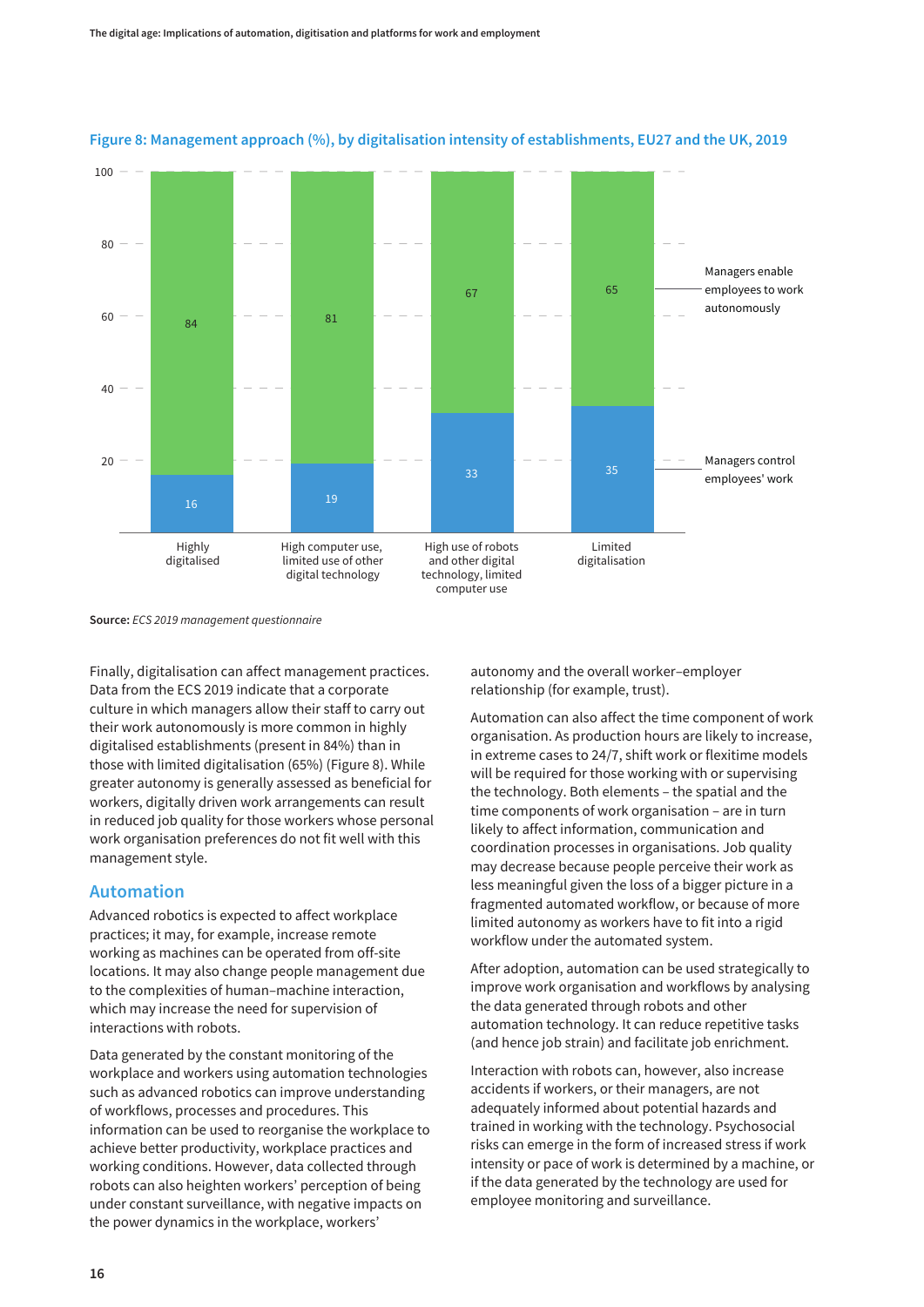## **Digitisation**

The work organisation of digitised workplaces is characterised by cooperation across organisational functions, across organisations and with customers. This can improve the job satisfaction of those workers who find networking and cooperation rewarding. As multidisciplinary cooperation in particular is likely to grow as a result of digitisation, job enrichment for some occupational profiles is expected.

Furthermore, digitisation has the potential to increase the incidence of remote working, as handling or working with digitised processes is less place-bound than more traditional processes. Often, working time flexibility results from remote working. This can be beneficial for work–life balance if workers have autonomy over their working time schedules. However, there is also a risk that workers are expected (or perceive they are expected) to be connected all the time and to work long hours. Moreover, in a digitised workplace, it tends to be more difficult to distinguish between working time and non-working time. Some authors have referred to this as 'increasing time permeability'.

Digitised work organisation is data-driven. The data underlying digitisation technologies and created by them can be used to optimise work organisation and workflows. At the same time, they can also be used for employee monitoring and control. Notably, IoT can create challenges for worker autonomy and privacy, because of potentially intrusive surveillance practices, with negative psychosocial effects for workers due to permanent monitoring (or the perception of it), resulting in stress, higher work intensity and longer working hours. The wealth of data collected through digitisation technologies, combined with data analytics technologies, can also contribute to a deepening of hierarchies and power asymmetries in employment relations. Furthermore, if the underlying mechanism of data collection and data use is not clear to employees, it is difficult for them to contest management decisions based on sensor-collected data.

## **Platforms**

One key feature of work organisation in platform work is the algorithmic matching of supply of and demand for paid labour. Another is the prevalence of rating mechanisms, through which workers' performance is

assessed – either manually by the client or algorithmically through the platform. In some types of platform work, platforms are also involved in managing the performance of the task by prescribing elements of work organisation, such as scheduling of tasks or workflows. As algorithms are at the core of business models in the platform economy, work organisation by platforms tends also to rely on algorithmic management. This can be a problem if algorithms are suboptimal and work to the disadvantage of workers or if they are not transparent to workers, with the result that workers are in a weak position to make their case if they feel unfairly treated in the context of task assignment or ratings.

Experts expect further growth in platform work, but they also anticipate that employers in the offline economy will increasingly use algorithmic task assignment and management for their internal staff (known as the platformisation of work). This risks disadvantaging workers, as described above, but also provides the opportunity for improved processes and workflows and for neutralising potential human bias in task assignment and performance assessment – if the algorithm is well designed.

The most commonly cited opportunity arising from platform work is its inherent flexibility. This makes it attractive for some types of workers who do not want to or cannot commit to more rigid work organisation. In theory, platform workers can choose when to be available for work, resulting in a high degree of working time flexibility. In practice, this depends on the type of platform and the activities it mediates. In some types, workers are requested to commit to certain working time slots and are then assigned specific tasks at short notice, including during antisocial hours, sometimes with sanctions if they don't take on the work. In other types, the worker has full discretion about when to use the platform, and about the working time schedule for assigned tasks. Another aspect to consider as regards working time and platforms is the accumulation of unpaid working time in some types of platform work, such as time spent searching and bidding for tasks in online platform work, waiting time in on-location platform work, or having to provide a deliverable without any guarantee of being paid for it in the case of contest-based work allocation.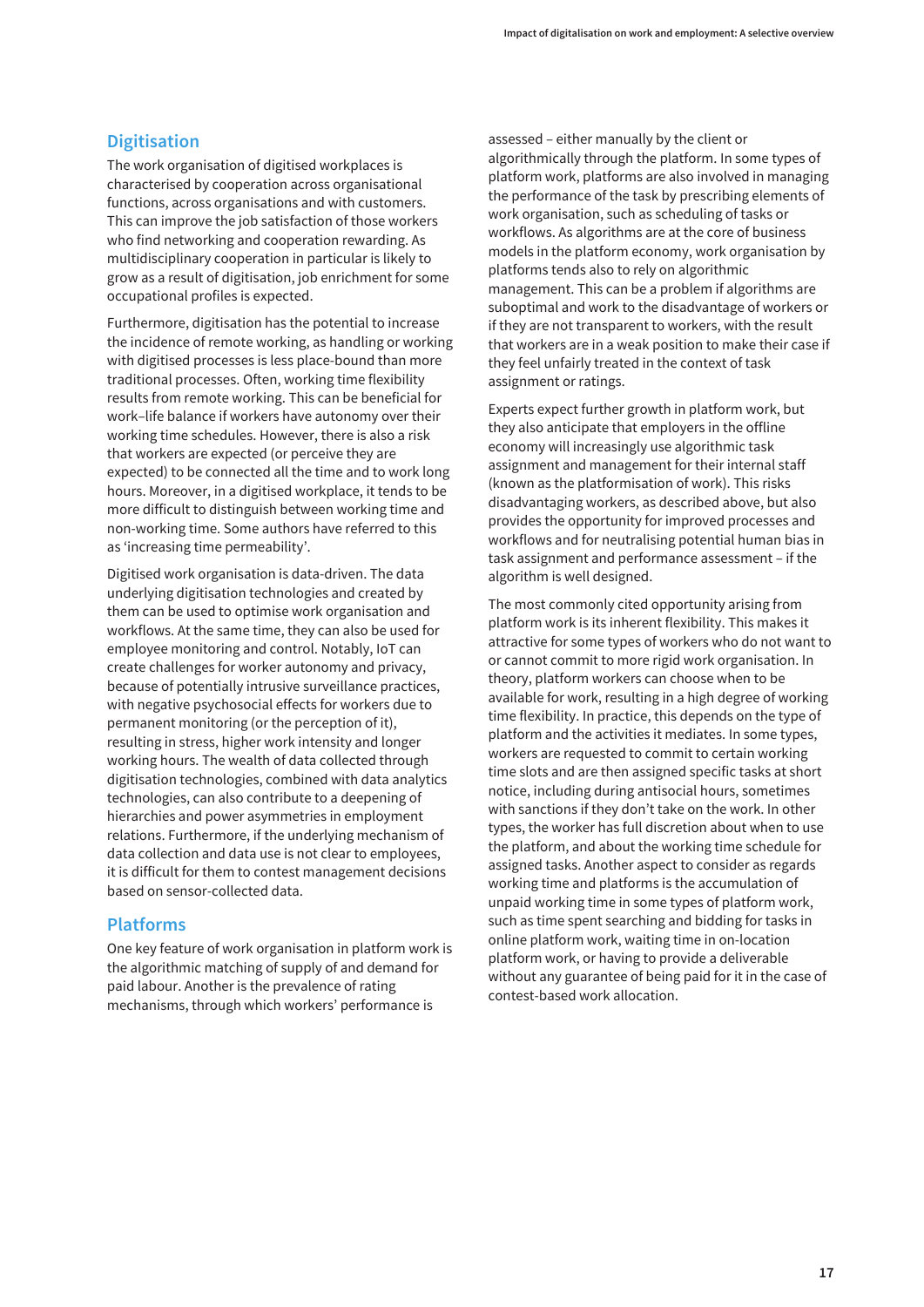| <b>Opportunities</b>                     |                                                                                                                                             | <b>Risks</b> |                                                                                                                    |  |  |
|------------------------------------------|---------------------------------------------------------------------------------------------------------------------------------------------|--------------|--------------------------------------------------------------------------------------------------------------------|--|--|
| <b>Digitalisation</b>                    |                                                                                                                                             |              |                                                                                                                    |  |  |
|                                          | • Flexible and remote working                                                                                                               |              | • Long and antisocial working hours, 24/7 availability                                                             |  |  |
| $\circ$                                  | Improved work-life balance                                                                                                                  | $\circ$      | Physical and psychosocial risks                                                                                    |  |  |
| $\circ$                                  | Enhanced teamwork and improved cooperation within and<br>across organisations                                                               | $\circ$      | Unfavourable remotely dispersed workflows and coordination<br>challenges                                           |  |  |
| $\circ$<br>$\circ$                       | Management culture characterised by workers' autonomy<br>Digitally enabled monitoring potentially beneficial for workers'                   | $\circ$      | Decreasing job satisfaction due to management and workplace<br>practices that do not fit with workers' preferences |  |  |
|                                          | health and safety, and skills development                                                                                                   |              | • Violation of workers' privacy and data protection rights                                                         |  |  |
|                                          |                                                                                                                                             |              | • Intensification of power asymmetries within organisations                                                        |  |  |
| <b>Automation</b>                        |                                                                                                                                             |              |                                                                                                                    |  |  |
| $\circ$<br>$\circ$                       | Modernisation of work organisation and workflows<br>Reduction in repetitive tasks and physical strain                                       |              | • Fragmentation of jobs into tasks, which challenges workflows,<br>coordination and communication                  |  |  |
| $\circ$<br>$\circ$                       | Job enrichment                                                                                                                              |              | • Limited autonomy regarding task organisation and working time<br>schedule                                        |  |  |
| $\circ$                                  | Greater autonomy as regards time and place of work<br>Digitally enabled monitoring potentially beneficial for workers'<br>health and safety |              | • Potential on-call working time in some jobs with expectation of<br>constant availability                         |  |  |
|                                          |                                                                                                                                             |              | • Violation of workers' privacy and data protection rights                                                         |  |  |
|                                          |                                                                                                                                             | $\circ$      | Less perceived meaningfulness of work                                                                              |  |  |
|                                          |                                                                                                                                             | $\circ$      | Physical and psychosocial risks                                                                                    |  |  |
|                                          | <b>Digitisation</b>                                                                                                                         |              |                                                                                                                    |  |  |
|                                          | • More effective and efficient workflows and greater possibilities                                                                          | $\circ$      | Blurring of boundaries between working and private time                                                            |  |  |
| $\circ$                                  | for anticipating and adjusting workloads<br>Job enrichment                                                                                  | $\circ$      | Constant and intrusive employee monitoring and surveillance,<br>resulting in negative psychosocial effects         |  |  |
| $\circ$                                  | Remote working with greater flexibility and autonomy                                                                                        | $\circ$      | Limitations of employee performance-monitoring systems                                                             |  |  |
| $\circ$                                  | Improved work-life balance                                                                                                                  |              | exclusively based on sensor-collected data                                                                         |  |  |
| $\circ$                                  | Skills development in the workplace                                                                                                         | $\circ$      | Difficulties for workers in contesting decisions based on sensor-<br>collected data                                |  |  |
| <b>Platforms</b>                         |                                                                                                                                             |              |                                                                                                                    |  |  |
| $\circ$                                  | Flexibility                                                                                                                                 | $\circ$      | Deficiencies in algorithmic task assignment and rating<br>mechanisms                                               |  |  |
| $\circ$                                  | Improved work-life balance                                                                                                                  |              |                                                                                                                    |  |  |
|                                          | • Automated or algorithmic monitoring to improve efficiency in                                                                              | $\circ$      | Lack of transparency of algorithms                                                                                 |  |  |
| business processes and work organisation |                                                                                                                                             | $\circ$      | Work demanded at short notice, algorithmically driven work<br>schedules, antisocial hours and unpaid working time  |  |  |
| $\circ$                                  | Automated or algorithmic performance monitoring contributing<br>to overcoming human bias in performance appraisal                           | $\circ$      | Spillover of algorithmic management into traditional<br>employment relationships                                   |  |  |

### <span id="page-23-0"></span>**Table 2: Quality of work and working conditions – Main opportunities and risks**

**Source:** *Author*

# Social dialogue and collective bargaining

## **Digitalisation**

Building upon their more general role in anticipating and managing structural change, the social partners at EU and national levels (together with governments) have engaged with the digital transition through policies, strategies, social dialogue and collective bargaining. Discussions cover a wide range of issues, such as industrial policies, employment and labour market impact and reforms, effects on working conditions and job quality, skills needs and skills

development measures, social protection, and taxation. As regards specific topics, the priorities seem to be skills and training, working time, and data protection and employee surveillance.

That said, digitalisation is not yet fully integrated into collective bargaining, although prominent examples can be found in the financial sector and in large companies.

Digitalisation is seen as an opportunity to review and modernise existing policy approaches and to revitalise social dialogue. Policy actors are aware that there may be a need to deviate from traditional approaches and to come up with new responses to tackle emerging issues;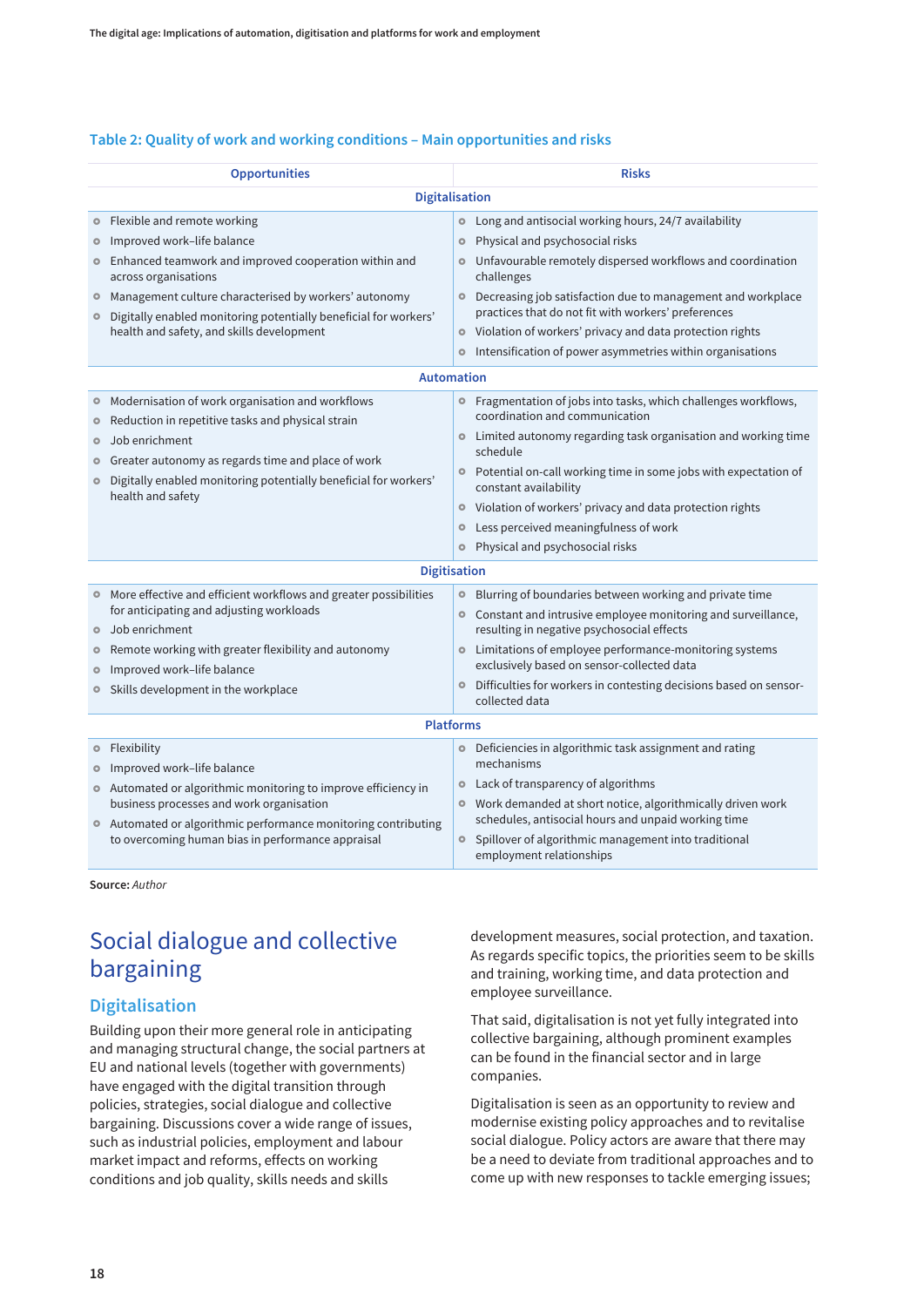however, quite naturally, this is challenging and may be affected by some structural risks, such as:

- a focus on wage setting and working time in negotiations between employer and employee representatives without sufficient consideration of the wider effects of implementing digitalisation
- the tradition of considering that changes in production or service provision are at the discretion of the employer, and not subject to negotiation unless there are substantial implications for workers
- incremental rather than disruptive introduction of digitalisation, resulting in limited opportunities to anticipate the medium- and long-term implications in the workplace, or for the sectoral, regional or national labour market
- the increasingly challenging task of representing and mobilising workers owing to decreasing unionisation and the fragmentation of work related to some technologies

### **Automation**

Automation in the workplace changes work organisation, which should be addressed in the context of workers' information and consultation rights and should thus be a subject of social dialogue. This is crucial for determining how robots are to be integrated with work systems, existing hierarchies and management practices. It also helps to ensure that adequate information is provided on the potential dangers related to working with automation technologies such as robots or self-driving vehicles, as well as on data collection and data use.

A challenge for social dialogue is that shifts in employment resulting from automation could compromise the minimum threshold for consultation rights and thus the ability of employee representatives to engage in negotiations. This could diminish opportunities for workers to organise into trade unions and, consequently, reduce collective bargaining rights and workers' participation in the decision-making processes that affect working conditions.

Collective bargaining can play a role in redistributing efficiency gains (for example, through wages, employee financial participation or benefits) in certain sectors where automation enables new functions or drastically changes processes. However, fully or partially individualised wage setting and supplementary remuneration tend to undermine collective bargaining.

Furthermore, skills development and training programmes for reskilling and upskilling are already a significant aspect of automation discussions and arrangements in collective bargaining alongside wages, since changing skills needs arise from reorganisation and from changes in job content through automation.

In addition, across Europe there are examples of collective bargaining dealing with flexible working arrangements (affecting working time and remote working) enabled by automation.

## **Digitisation**

Digitisation tends to result in more complex, and externally networked, organisational forms of production and service provision. It challenges worker representation by blurring company boundaries and creating online rather than physical workplaces. This disrupts solidarity and collective representation.

Once digitisation technologies reach a critical mass in operational deployment, they have the potential to incentivise businesses to redefine their production and distribution processes and to streamline their organisational structures, with significant effects on working conditions. Accordingly, worker representatives should be consulted on their introduction and implementation. In this context, the most important aspects to consider are likely to be temporal and spatial work arrangements (including the right to disconnect), data generation and use (including for employee monitoring and surveillance), and the potential growing polarisation and wage inequality between high-skilled and low-skilled workers.

Social dialogue in the workplace can also be an enabling framework for skills development and health and safety standards related to digitisation. Digitisation technologies provide opportunities in both areas, and social dialogue could contribute to realising them for the benefit of both employers and employees.

## **Platforms**

The specific characteristics of platform work – including the fragmentation of work into individual tasks, the diversity of platform business models and of workers' motivations to engage in platform work, and the geographical dispersion of workers – pose challenges to workers' representation and ability to make their collective voice heard. The unclear employment status of workers exacerbates the issue. As platform workers are widely considered self-employed, at least in some Member States, traditional trade unions do not have a mandate to represent them, and competition regulation may not permit them to organise.

Nevertheless, some early examples of platform economy actors engaging in forms of social dialogue and collective bargaining can be found, driven by trade unions or grassroots organisations. As of mid-2021, such initiatives tended to focus on small-scale, low-skilled, on-location platform work in which platforms have a determining influence on work organisation (for example, taxi-like services or food delivery). In most cases, they are at too early a stage for their effectiveness to be assessed.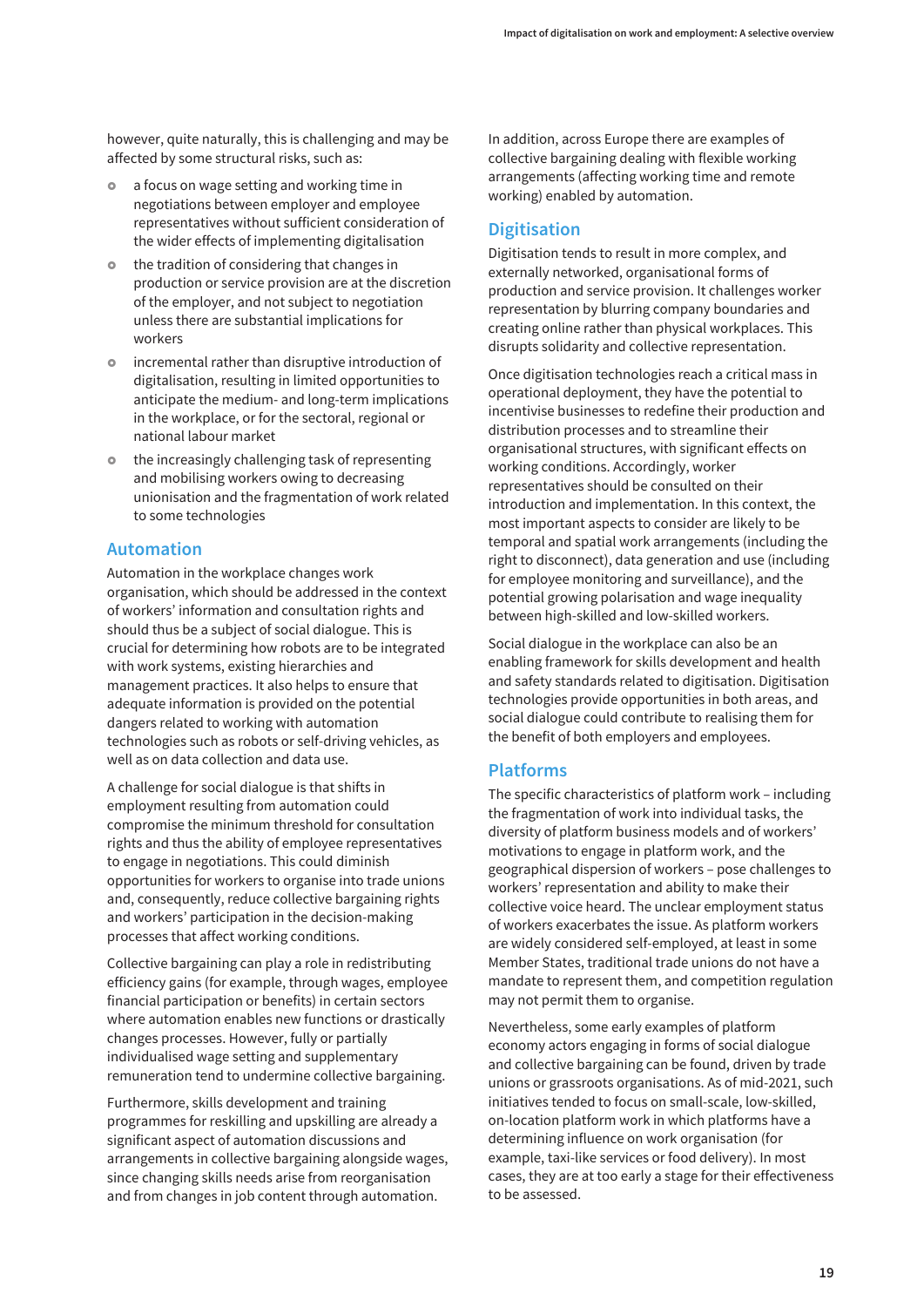| <b>Opportunities</b>                                                                                                                                                                  | <b>Risks</b>                                                                                                                                                                                   |  |  |  |  |
|---------------------------------------------------------------------------------------------------------------------------------------------------------------------------------------|------------------------------------------------------------------------------------------------------------------------------------------------------------------------------------------------|--|--|--|--|
| <b>Digitalisation</b>                                                                                                                                                                 |                                                                                                                                                                                                |  |  |  |  |
| Potential to trigger constructive and cooperative social dialogue<br>$\circ$<br>Development of new approaches to worker representation and<br>o<br>social dialogue at workplace level | Social dialogue and collective bargaining lagging behind<br>$\circ$<br>digitalisation<br>Decreasing level of unionisation<br>$\circ$                                                           |  |  |  |  |
| <b>Automation</b>                                                                                                                                                                     |                                                                                                                                                                                                |  |  |  |  |
| Social dialogue potentially shaping the impact of automation on<br>$\circ$<br>workers                                                                                                 | Job loss could challenge minimum thresholds required for<br>$\circ$<br>representation                                                                                                          |  |  |  |  |
| In agreement with worker representation, constant data<br>$\circ$<br>management could improve working conditions and health and<br>safety in the workplace                            | Fully or partially individualised wage setting and supplementary<br>$\circ$<br>remuneration undermining collective bargaining                                                                  |  |  |  |  |
| <b>Digitisation</b>                                                                                                                                                                   |                                                                                                                                                                                                |  |  |  |  |
| Social dialogue potentially shaping the way in which digitised<br>$\circ$<br>workplaces are organised                                                                                 | Increasing difficulties in representing and organising<br>$\circ$<br>geographically dispersed workers                                                                                          |  |  |  |  |
| Opportunities to design and support skills development and<br>$\circ$<br>health and safety measures                                                                                   | Unionisation challenged by outsourcing and subcontracting<br>$\circ$                                                                                                                           |  |  |  |  |
| <b>Platforms</b>                                                                                                                                                                      |                                                                                                                                                                                                |  |  |  |  |
| Emergence of new forms of worker representation                                                                                                                                       | Individualisation and fragmentation of labour relations<br>$\circ$<br>Disruption of union solidarity<br>$\circ$<br>Low levels of collective labour rights and worker representation<br>$\circ$ |  |  |  |  |

## **Table 3: Social dialogue and collective bargaining – Main opportunities and risks**

**Source:** *Author*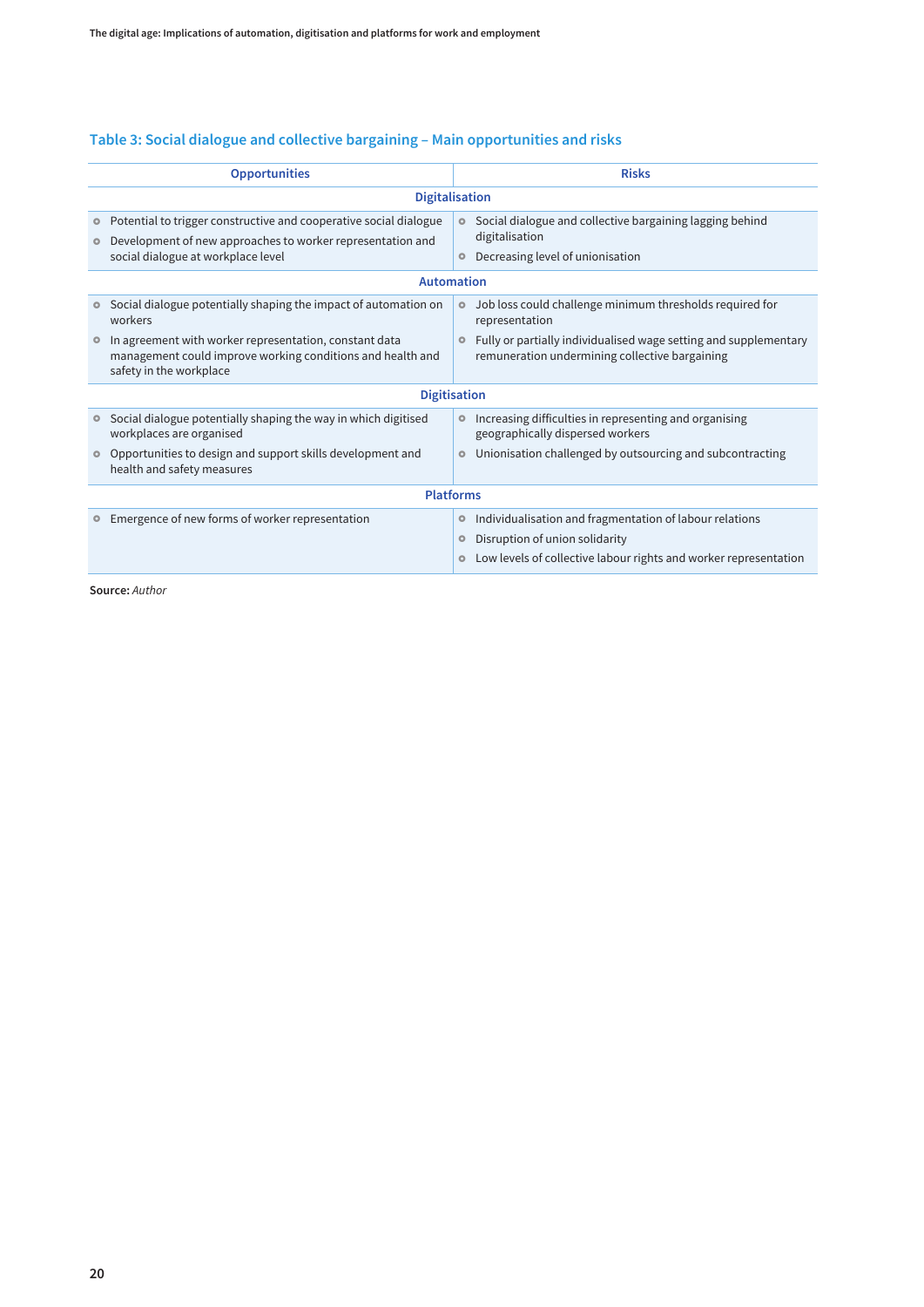# <span id="page-26-0"></span>**3 Conclusions and policy messages**

Below is a summary of the conclusions and policy messages derived from Eurofound's research on the implications of digitalisation for work and employment. More detailed information and additional policy messages can be found in Eurofound's online resource [The digital age: Automation, digitisation and platforms.](https://www.eurofound.europa.eu/data/digitalisation)

# Further support for digitalisation in the EU

- To ensure that Europe remains at the forefront of technological developments and reaps the benefits of digitalisation, policymakers should explore ways to further support the digitalisation of European businesses. Existing support instruments in the field of innovation and technologies could be reviewed as regards their effectiveness and, if necessary, adapted. This includes the state support linked to the European Commission's Recovery and Resilience Facility, as a minimum of 20% of the expenditure under national recovery and resilience plans must be devoted to fostering digital transition.
- Governments and the social partners (in line with the EU social partners' 2020 framework agreement on digitalisation) should make advice and consultancy on the design and implementation of digital solutions available to businesses. They should endeavour to raise awareness among businesses of the potential benefits of digitalisation by demonstrating how technologies can be applied in practice to improve and modernise products and services and their delivery.
- o In the provision and exchange of use cases on digitalisation, specific care should be taken to emphasise the need for human-centric approaches, to ensure that standards previously established at workplace level do not deteriorate as a result of the deployment of digital technologies. Businesses should be made aware of the human and ethical implications of digitalisation and the potential unintended side-effects that could negatively affect their staff.
- Based on existing initiatives, policy could also further facilitate cooperation between technology developers and companies. This could be done through 'matchmaking facilities' and also through active support for the induction phase of collaboration, to ensure that expectations, understanding, processes and so on are aligned across the different types of organisations.
- **•** Special attention should be paid to supporting small and medium-sized enterprises (in line with the vision for Europe's Digital Decade) and specific sectors and countries that need to increase the pace of digitalisation.
- **•** Governments and the social partners should monitor developments in national and global digitally enabled supply chains, to ensure a level playing field for actors in the digital economy. Particular attention should be devoted to large market players that might dominate the market and supply chains, potentially exploiting their business partners (including self-employed individuals). Enterprises could also benefit from support in identifying suitable business partners and in negotiating the terms and conditions of cooperation. This might be most useful for smaller enterprises lacking specific organisational roles and expertise in this area, and for cross-national, cross-disciplinary cooperation, where different cultures, languages, practices and understanding can make the establishment and implementation of cooperation challenging. Initiatives could be carried out, for example, in the framework of the Digital Services Act and the Digital Markets Act.

# Skills in the digital world of work

- At European level, Cedefop provides various tools to anticipate future skills needs and trends in the labour market, accessible through its Skills Panorama. Similarly, across the Member States, several observatories, surveys and administrative data repositories have been established to map supply and demand in the labour market, including in relation to anticipating future skills needs. Such efforts should be maintained and, if necessary, further developed to focus on skills needs in the digital age. One potential means of doing so is greater involvement of the social partners (as already implemented in some existing measures).
- The new and changed skills of the digital environment might require adaptations to education systems. The current systems for both initial and continuing education could be reviewed to ensure that they are fit for purpose and, if necessary, modified. This could be done in the framework of the European Commission's Recovery and Resilience Facility; its priorities include reskilling and upskilling, the adaption of education systems to support digital skills, and education and vocational training for all.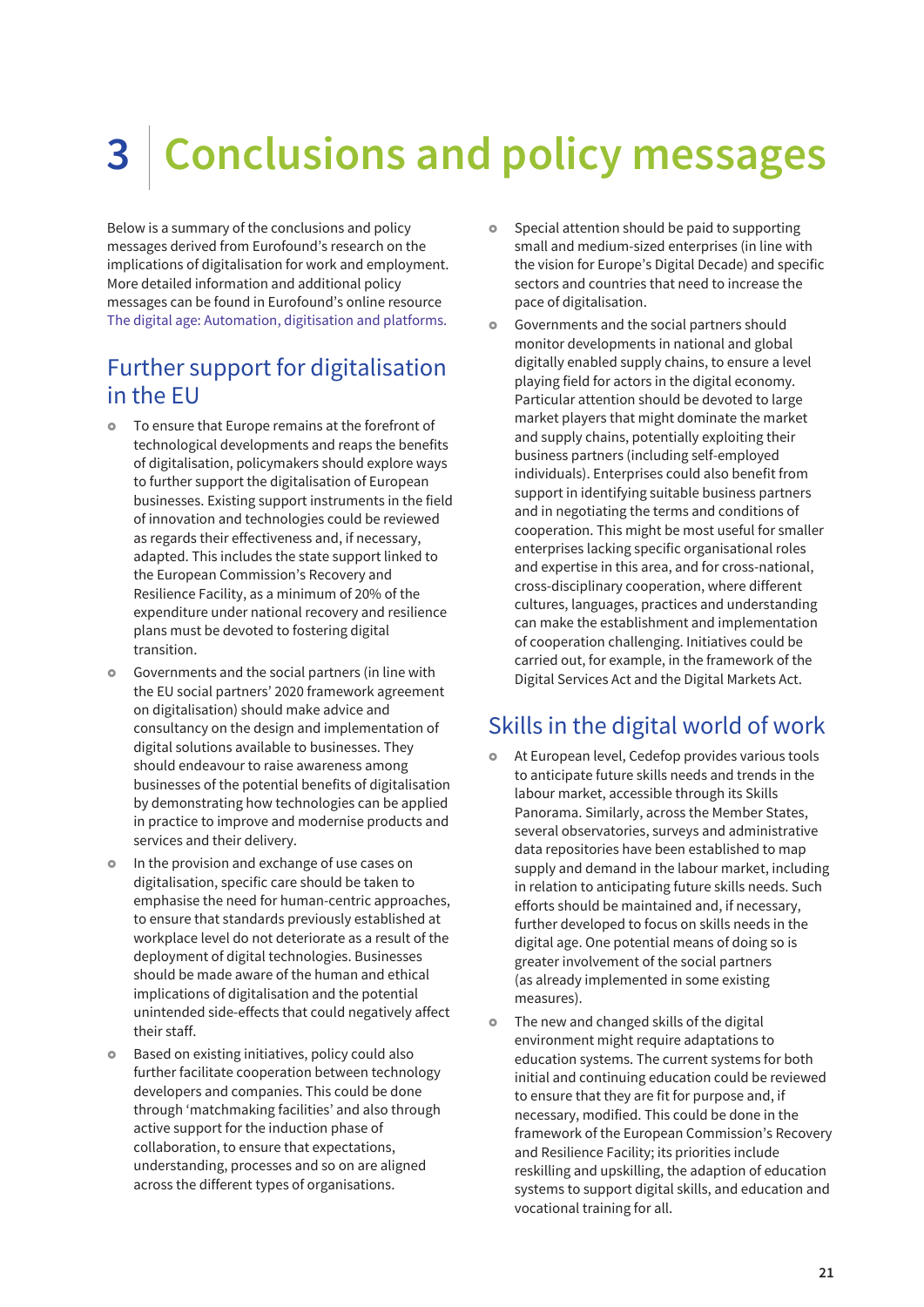- <span id="page-27-0"></span>**•** Pathways to equip not only the 'elite' in the labour market with digital skills but also more vulnerable groups (such as older workers or those with low formal educational attainment) should be explored, in line with the European Pillar of Social Rights Action Plan and the European Skills Agenda. Curricula should not focus only on specialised occupational skills but follow a more multidisciplinary approach that fosters the development and improvement of transversal skills.
- **•** Management education and training curricula should be reviewed and adapted to the particularities of workplace practices in digital workplaces. Managers need to be made aware of the need for modified or new ways of working. Examples relate to managing remote or multidisciplinary teams and teams composed of people and machines. Furthermore, new management approaches may be needed to organise task assignment, working time or employee monitoring and performance appraisal in a human-centric way in a work environment in which technology can be used for many human resources applications – not always to the benefit of the worker. The social partners should be involved in the operational design and implementation of such management approaches, for example when introducing a right to disconnect or algorithmic task assignment and monitoring instruments. Accordingly, skills development and capacity building may be required to support both managers and worker representatives in conducting such discussions and negotiations.
- **o** Some technologies, notably those related to digitisation, create a substantial amount of data that can be used to improve business performance. Managers should be trained in how best to exploit such data for the benefit of the company, while at the same time fully respecting the interests of the data owners (workers, clients and so on). Such training should have several components, such as data analytics (including competence to assess the quality of the data and the underlying digital tool, including AI), business strategy and data protection. This could be addressed by combining elements of the EU's Digital Education Action Plan and the *White paper on artificial intelligence*.
- **•** If a tendency towards digitally driven deskilling in certain occupational profiles becomes apparent (for example, due to fragmentation and routinisation of tasks), pathways for fostering workplace practices such as job rotation or job enrichment could be explored, to provide workers with a more diverse portfolio of tasks. This could reduce deskilling risk and increase job satisfaction. Social dialogue and collective agreements could have a decisive role in planning and implementing such approaches.
- Policy interventions to reduce or even avoid the risk of deskilling posed by platform work will be more difficult to develop, as the fragmentation of work into small and often low-skilled tasks is in many cases a key characteristic of this form of employment and business model. This has the potential to contribute to labour market segmentation if workers conducting such tasks over a long period of time have limited opportunities to transition to more stable jobs in the traditional economy should they wish to do so. Policy could tackle this risk by exploring which of the wide variety of potential instruments to address labour market segmentation could be applied to platform work. Overcoming labour market segmentation would, in turn, reduce the risk of deskilling on the labour market.
- For those workers affected by redundancies, the European Globalisation Adjustment Fund for Displaced Workers (EGF) can play a role in supporting reskilling and upskilling. The EGF is a long-standing instrument aimed at helping workers who lose their jobs as a result of restructuring to find new employment. For 2021–2027, the EGF has a budget of €210 million, which can be used to fund 60–85% of the costs of projects targeting redundant workers. As experience shows that avoiding stints in unemployment, or making them as short as possible, smooths transitions in the labour market, pathways for providing workers with access to training before they actually become unemployed could in particular be further fostered.

# Ensuring employment protection in the digital age

- Governments and the social partners should monitor the development of forms of employment driven by various technologies in different sectors and countries. Early warning tools should be used to warn of tendencies towards decreasing employment quality and to explore their causes and the impacts on businesses and workers, as a basis for informed policymaking.
- **•** Further emphasis should be placed on counteracting misclassification of employment status, including bogus self-employment, resulting from forms of employment and business models emerging as a result of digitalisation. Clarification of the legal framework and support for workers in bringing cases to court could be approaches for governments and the social partners to take in this context.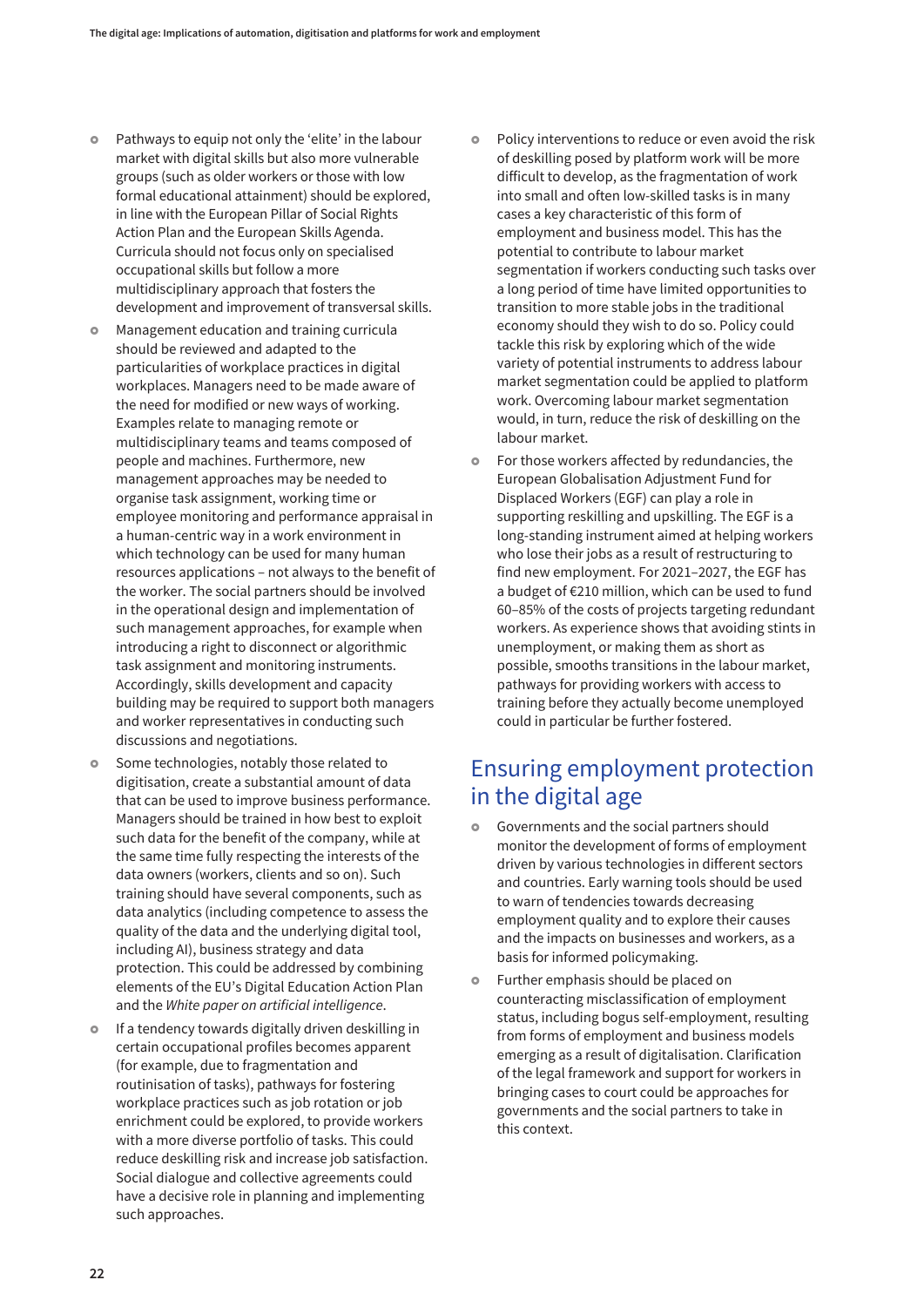<span id="page-28-0"></span>• For those who (temporarily) lose employment owing to digitalisation, safety nets need to be in place to ensure that they are not left behind. This will entail a review of and, if necessary, adaptations to social protection and welfare systems, for example as regards their coverage of certain types of workers (such as those in non-standard employment relationships, which are expected to become more common as a result of increased use of some types of technology) and their financial sustainability. The Council of the European Union recommendation on access to social protection could be an important instrument in this context.

# Maintaining and improving working conditions

- Policy needs to ensure that digital technologies are deployed in the workplace in a human-centric way. The opportunities inherent in digitalisation to improve working conditions should be exploited, while risks need to be anticipated and avoided or mitigated. To achieve that, further information on the use of different technologies in the economy and the impact that deploying them has on working conditions is needed, and should be disseminated to policymakers, employers and workers.
- The opportunities for working time flexibility and improved work–life balance related to digitisation and platform work could be used strategically to support the labour market integration of specific groups, such as those with care responsibilities or health issues. At the same time, the danger of working hours that are too short, too long, unpredictable or antisocial and requirements for constant availability should be addressed. Some of the existing working time regulations, at both EU and Member State levels, were established a long time ago and might not take full account of the particularities of working time in the digital age. A critical review and, if needed, modernisation of such regulations could be beneficial for the labour market, particularly if it results in more clarity about what constitutes working time. At the same time, the implementation of the Directive on Transparent and Predictable Working Conditions should be closely monitored, and lessons learned exchanged across Member States.
- As of mid-2021, some countries had established regulations on remote working and the right to disconnect, while others were discussing and considering such regulations. At EU level, information on the different approaches could be collected and disseminated, to foster exchange among Member States. At national level, systems to monitor the implementation and effectiveness of such regulations should be established and the results used to adapt the systems as necessary.
- $\bullet$  Digital technologies, notably those involving digitisation, create a large amount of data on workers that can be used, including in combination with AI and algorithms, for various labour-related purposes, such as recruitment, task assignment, management of workflows, performance appraisal, and monitoring and surveillance. However, not all that is technically possible is ethically acceptable. Policy needs to ensure transparency about what data are generated for what purposes and whether they are used in a human and ethical way. There is a need to build upon the GDPR, the EU legal framework on AI and relevant national legislation, and to modernise national regulatory frameworks with a view to addressing the challenges posed by digitally enabled work organisation. Objective redress bodies that workers can approach if they feel that their data have been misused or that algorithm-based systems have been designed to their disadvantage need to be established and sufficiently resourced (both in terms of financial resources and skills to make sound assessments). All these aspects should apply not only to employees but also to self-employed workers (for example, those involved in digitised supply chains or networks or engaged in platform work).
- **•** Owing to the pervasiveness of IoT technologies, policymakers might consider building on Article 35 of the GDPR to develop a European data protection impact assessment framework for IoT. Privacy-invasive devices such as those equipped with IoT sensors should be designed with privacy and data protection principles in mind and their use governed by stringent adherence to privacy law.
- Algorithmic matching of the supply of and demand for paid labour, as in platform work, provides opportunities for effective and efficient task assignment. However, policymakers could engage in ensuring greater transparency of algorithms and in reducing dependency on algorithms when they are not fully developed. Safety nets should be established in relation to algorithmic management, including in the context of traditional employment relationships.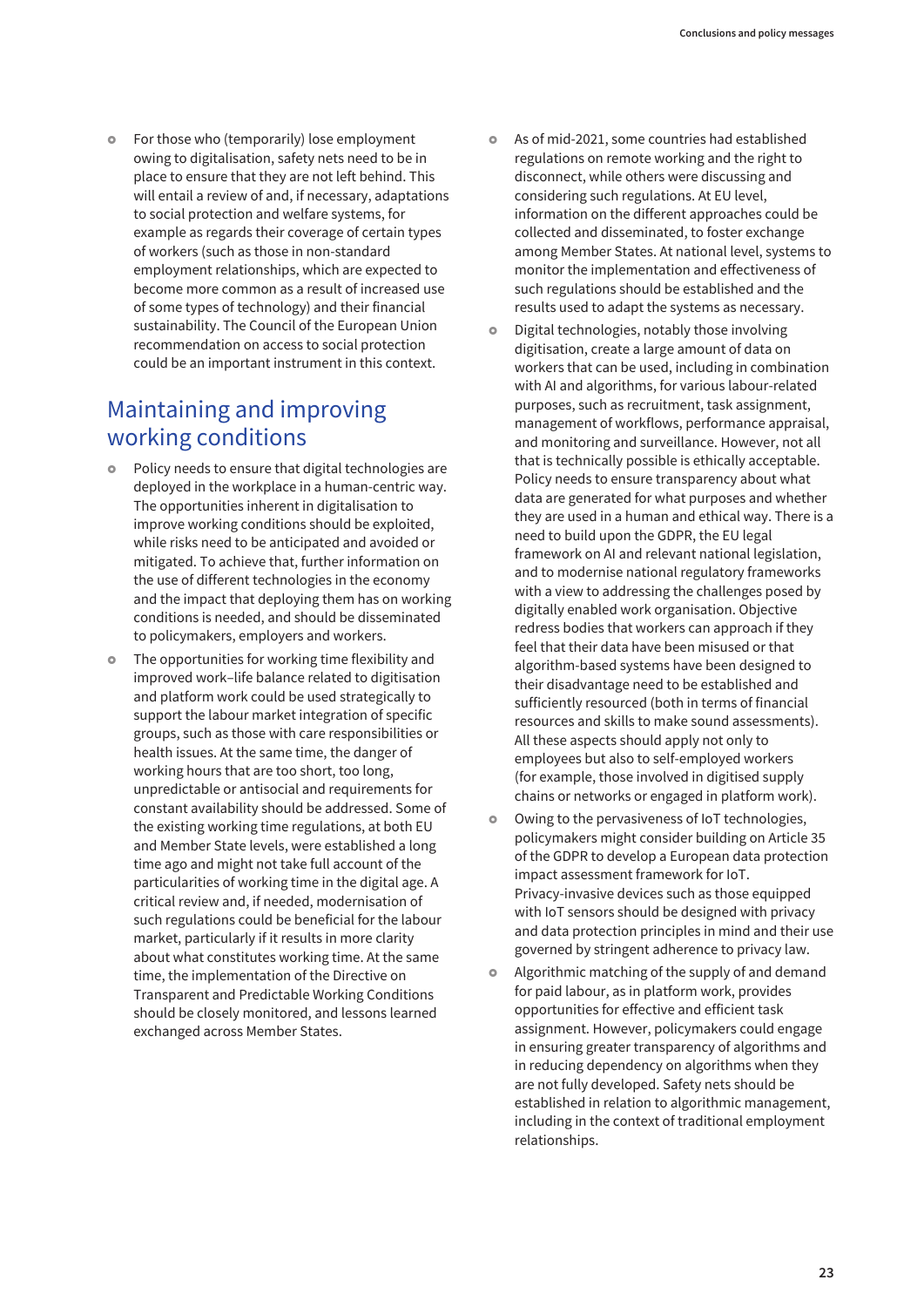- <span id="page-29-0"></span>• Another area that deserves policy attention is the health and safety of workers. In the field of automation, for example, policymakers could increase their efforts to inform employers about how robots and other technologies can best be used to reduce physically demanding and hazardous tasks for workers and could help them to adopt such solutions through financial support and advice and consultancy. At the same time, both employers and workers should be informed about the physical risks in environments where humans work with or next to advanced automation technologies. The proposed regulation of the European Parliament and of the Council on machinery products could address harmful incidents arising from the use of AI-empowered machinery, since it proposes that AI software ensuring the safety of machinery is to be independently vetted.
- o In relation to digitisation and platform work, psychosocial issues may become an increasingly important topic, for example in relation to algorithmic management and control, which can cause stress and alienation. Existing health and safety regulations should be reviewed for their coverage of psychosocial harm, and monitoring bodies (such as labour inspectorates) could be encouraged to pay additional attention to psychosocial risks and impacts.

# Opportunities and challenges for the social partners

Workers and their representatives should be involved in decisions about the introduction of technology into the workplace, as well as in its design and in the monitoring of its implementation. Information on the characteristics and mechanisms of digital solutions, as well as the purposes for which they are to be deployed, needs to be transparently shared with workers. The European social partners' framework agreement on digitalisation has set such discussions in motion at national and local levels. Measures and actions to be negotiated by the social partners at national, regional or company level may bring forward solutions that highlight the positive use of digital technologies in ways that respect human dignity and employees' fundamental rights.

- £ Further capacity building among the social partners may be needed to ensure that the required quantitative and qualitative resources are available to the parties involved. Policy could support this financially (for example, through training and skills development support for the social partners) or through the facilitation of exchange and mutual learning (for example, organising cross-company, cross-regional, cross-sectoral or cross-national workshops focusing on the particularities of social dialogue and collective bargaining in the digital age).
- **•** Social dialogue and collective bargaining at national, sectoral and workplace levels should pay increasing attention to elements of employment and working conditions in the digital age that may challenge traditional standards. Examples are the type of employment contract (non-standard); working time (for example, long or short hours, on-call duties, expected availability and the right to disconnect, unsocial working time schedules and lack of work–life balance); data generation, ownership and use; algorithmic task assignment, management and surveillance; and training and skills development. Across Europe, some such approaches managing these issues through social dialogue are already being implemented. They could be analysed as regards their specific characteristics and effectiveness, and the lessons learned could then be disseminated among the social partners.
- Worker representatives could be supported to identify and test approaches to organising and representing fragmented and remote workforces, including those split across borders. As it is expected, following the COVID-19 pandemic and the related surge in telework, that in the years to come remote and hybrid workplaces will become more common, it is important to explore options, opportunities and challenges related to providing a collective voice to workers in such workplaces.
- **•** Cooperation between traditional and newly emerging actors active in the field of organising and representing workers could be supported by policy, to capitalise on the complementary advantages of the different types of actors (for example, expertise in collective bargaining versus easier access to workers). This could be done through awarenessraising among both types of actors about the potential benefits of cooperation and through organising or supporting networking and 'matchmaking' events.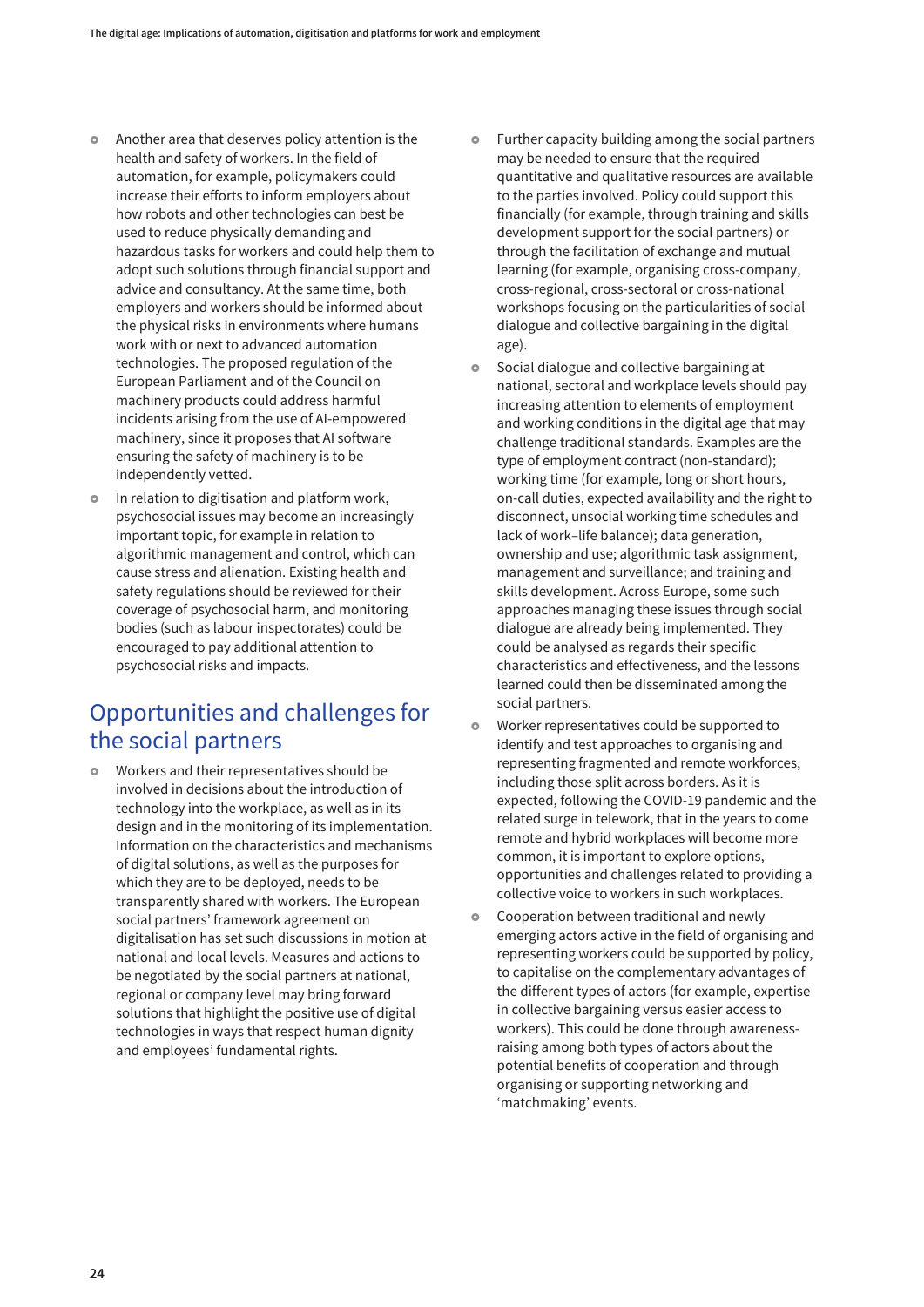# <span id="page-30-0"></span>**Bibliography**

This report summarises a variety of articles published in Eurofound's online resource on digitalisation as of December 2021. The individual articles, in turn, draw on a variety of publications, from both Eurofound and other institutions and authors. The full list of references used can be found in the individual articles. Here, Eurofound's key publications with relevance to digitalisation are listed for further information.

# Online resources

Eurofound's Digitalisation online resource: <http://eurofound.link/digitalresource>

Eurofound's Platform economy repository: <http://eurofound.link/platformeconomy>

Eurofound topic 'Digitalisation': <https://www.eurofound.europa.eu/topic/digitalisation>

# **Publications**

**All Eurofound publications are available at** [www.eurofound.europa.eu](http://www.eurofound.europa.eu)

Eurofound (2015), *New forms of employment*, Publications Office of the European Union, Luxembourg.

Eurofound (2016a), *What do Europeans do at work? A task-based analysis: European Jobs Monitor 2016*, Publications Office of the European Union, Luxembourg.

Eurofound (2016b), *The impact of digitalisation on work*, Foundation Seminar Series 2016, Dublin.

Eurofound (2017a), *Automation of work: Literature review*, Eurofound working paper, Dublin.

Eurofound (2017b), *Digitisation of processes: Literature review*, Eurofound working paper, Dublin.

Eurofound (2017c), *Sixth European Working Conditions Survey – Overview report (2017 update),* Publications Office of the European Union, Luxembourg.

Eurofound (2017d), *Addressing digital and technological change through social dialogue*, Dublin.

Eurofound (2018a), *Automation, digitisation and platforms: Implications for work and employment*, Publications Office of the European Union, Luxembourg.

Eurofound (2018b), *Game changing technologies: Exploring the impact on production processes and work*, Publications Office of the European Union, Luxembourg.

Eurofound (2018c), *Advanced industrial robotics: Taking human-robot collaboration to the next level*, Eurofound working paper, Dublin.

Eurofound (2018d), *Additive manufacturing: A layered revolution*, Eurofound working paper, Dublin.

Eurofound (2018e), *Industrial internet of things: Digitisation, value networks and changes in work*, Eurofound working paper, Dublin.

Eurofound (2018f), *Employment and working conditions of selected types of platform work*, Publications Office of the European Union, Luxembourg.

Eurofound (2018g), *Coordination by platforms: Literature review*, Eurofound working paper, Dublin.

Eurofound (2018h), *Platform work: Types and implications for work and employment – Literature review*, Eurofound working paper, Dublin.

Eurofound (2018i), 'Are blue-collar jobs turning white?' blog post, 27 September.

Eurofound (2019a), *Advanced robotics: Implications of game-changing technologies in the services sector in Europe*, Eurofound working paper, Dublin.

Eurofound (2019b), *Autonomous transport devices: Implications of game-changing technologies in the services sector in Europe*, Eurofound working paper, Dublin.

Eurofound (2019c), *Virtual and augmented reality: Implications of game-changing technologies in the services sector in Europe*, Eurofound working paper, Dublin.

Eurofound (2019d), *Platform work: Maximising the potential while safeguarding standards?* Publications Office of the European Union, Luxembourg.

Eurofound (2019e), *Technology scenario: Employment implications of radical automation*, Publications Office of the European Union, Luxembourg.

Eurofound (2019f), *Wearable devices: Implications of game-changing technologies in services in Europe*, Eurofound working paper, Dublin.

Eurofound (2019g), *Further exploring the working conditions of ICT-based mobile workers and home-based teleworkers*, Eurofound working paper, Dublin.

Eurofound (2019h), *Mapping the contours of the platform economy*, Eurofound working paper, Dublin.

Eurofound (2019i), *Blockchain: Implications of game-changing technologies in the services sector in Europe*, Eurofound working paper, Dublin.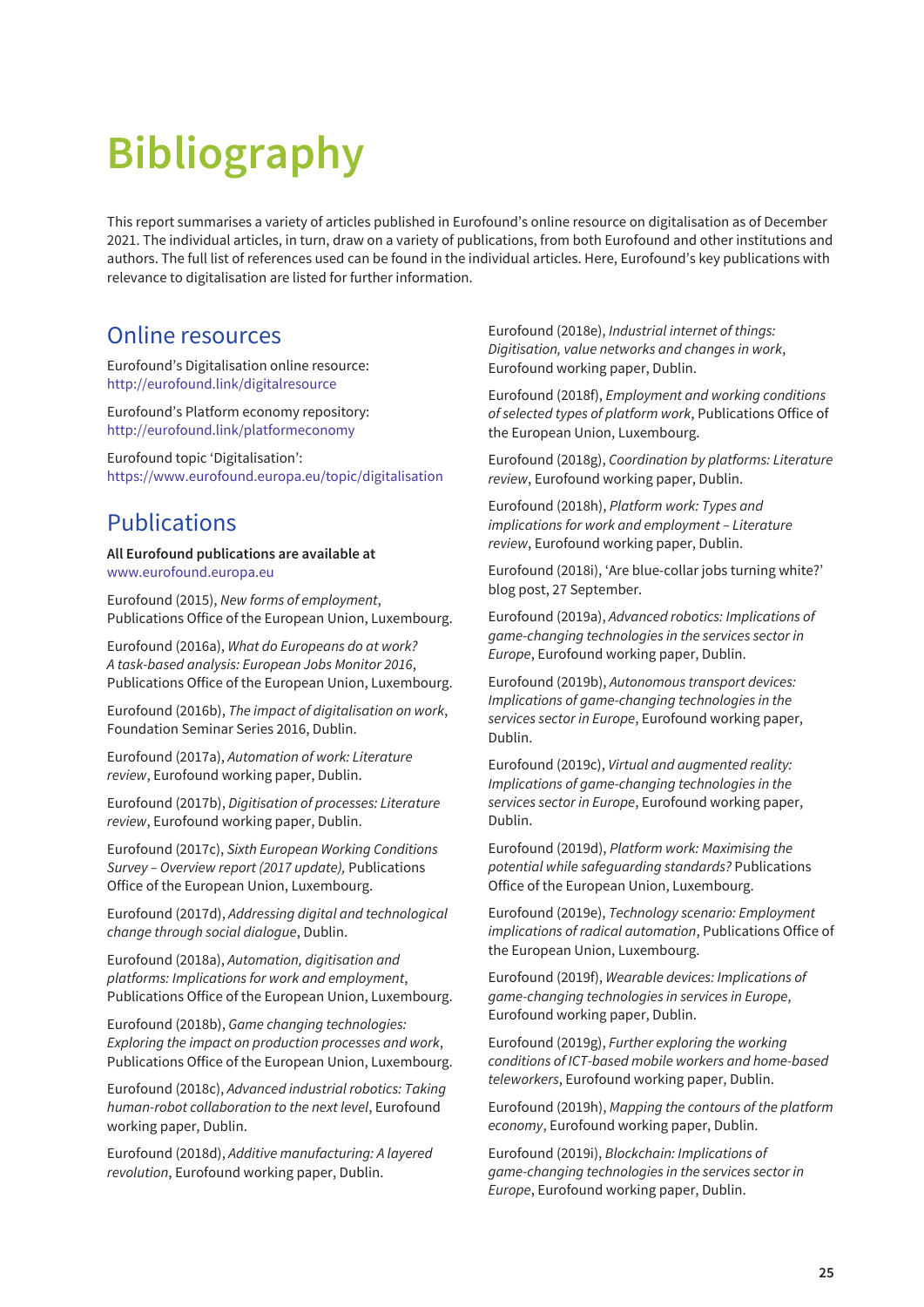Eurofound (2019j), *On-location client-determined moderately skilled platform work: Employment and working conditions*, Eurofound working paper, Dublin.

Eurofound (2020a), *New forms of employment: 2020 update,* New forms of employment series, Publications Office of the European Union, Luxembourg.

Eurofound (2020b), *Game-changing technologies: Transforming production and employment in Europe*, Publications Office of the European Union, Luxembourg.

Eurofound (2020c), *Employee monitoring and surveillance: The challenges of digitalisation*, Publications Office of the European Union, Luxembourg.

Eurofound (2020d), *Telework and ICT-based mobile work: Flexible working in the digital age*, New forms of employment series, Publications Office of the European Union, Luxembourg.

Eurofound (2020e), *Right to disconnect in the 27 EU Member States*, Eurofound working paper, Dublin.

Eurofound (2020f), *Regulations to address work–life balance in digital flexible working arrangements*, New forms of employment series, Publications Office of the European Union, Luxembourg.

Eurofound (2020g), *Back to the future: Policy pointers from platform work scenarios*, New forms of employment series, Publications Office of the European Union, Luxembourg.

Eurofound (2021a), *Digitisation in the workplace,* Publications Office of the European Union, Luxembourg.

Eurofound (2021b), *Business not as usual: How EU companies adapted to the COVID-19 pandemic*, Publications Office of the European Union, Luxembourg.

Eurofound and Cedefop (2020), *European Company Survey 2019: Workplace practices unlocking employee potential*, European Company Survey 2019 series, Publications Office of the European Union, Luxembourg.

Eurofound and International Labour Office (2017), *Working anytime, anywhere: The effects on the world of work*, Publications Office of the European Union, Luxembourg, and International Labour Office, Geneva.

Joint Research Centre and Eurofound (2019), *How computerisation is transforming jobs: Evidence from Eurofound's European Working Conditions Survey*, European Commission, Seville.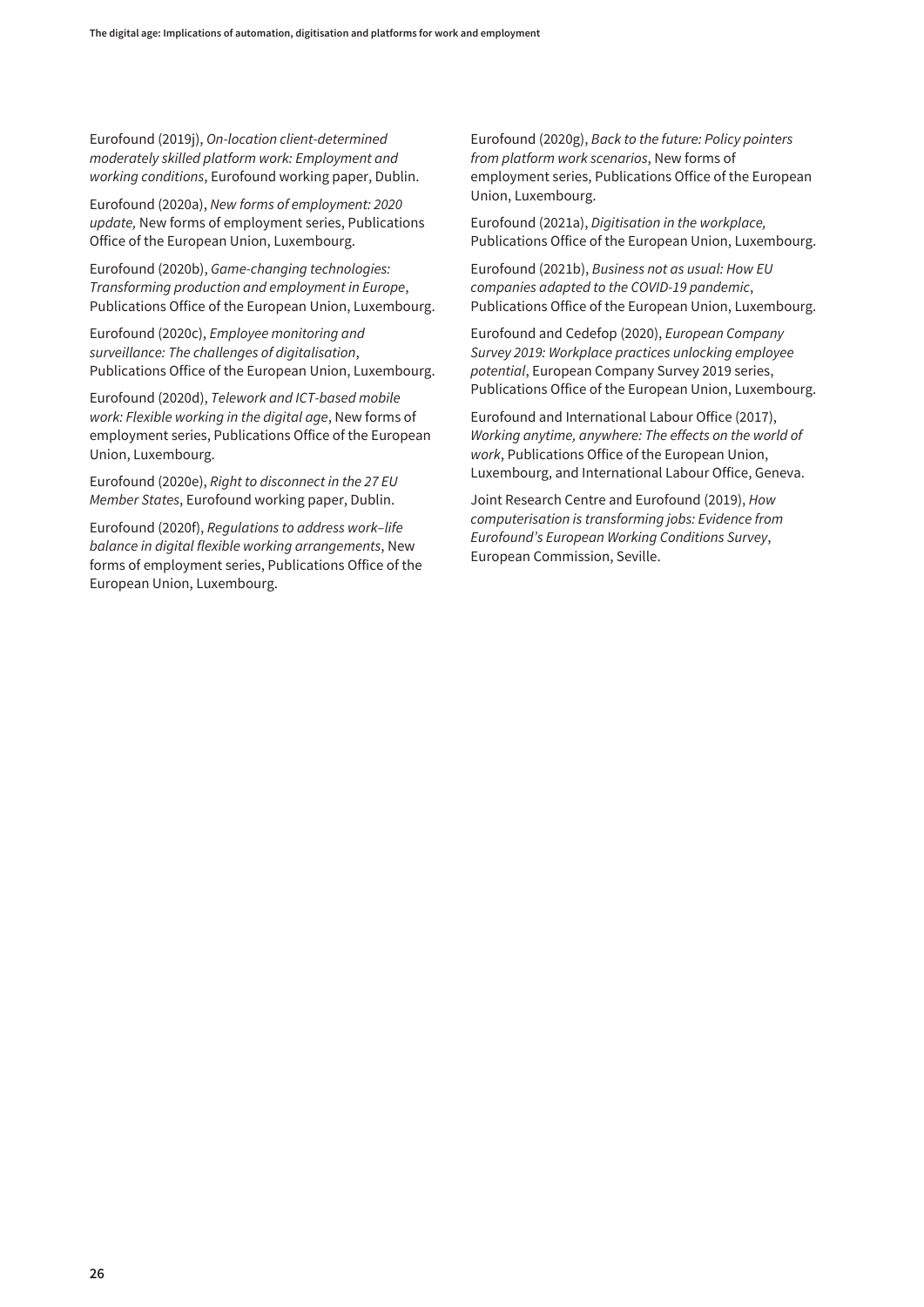## **Getting in touch with the EU**

## **In person**

All over the European Union there are hundreds of Europe Direct information centres. You can find the address of the centre nearest you at: [https://european-union.europa.eu/contact-eu\\_en](https://european-union.europa.eu/contact-eu_en)

## **On the phone or by email**

Europe Direct is a service that answers your questions about the European Union. You can contact this service:

- by freephone: 00 800 6 7 8 9 10 11 (certain operators may charge for these calls)
- at the following standard number: +32 22999696
- by email via: [https://european-union.europa.eu/contact-eu\\_en](https://european-union.europa.eu/contact-eu_en)

## **Finding information about the EU**

## **Online**

Information about the European Union in all the official languages of the EU is available on the Europa website at: [https://europa.eu.](https://europa.eu) 

## **EU publications**

You can download or order free and priced EU publications at: [https://op.europa.eu/publications.](https://op.europa.eu/publications) Multiple copies of free publications may be obtained by contacting Europe Direct or your local information centre (see [https://european-union.europa.eu/contact-eu\\_en\).](https://european-union.europa.eu/contact-eu_en)

## **EU law and related documents**

For access to legal information from the EU, including all EU law since 1952 in all the official language versions, go to EUR-Lex at:<http://eur-lex.europa.eu>

## **Open data from the EU**

The EU Open Data Portal ([http://data.europa.eu/euodp\) pr](http://data.europa.eu/euodp)ovides access to datasets from the EU. Data can be downloaded and reused for free, both for commercial and non-commercial purposes.